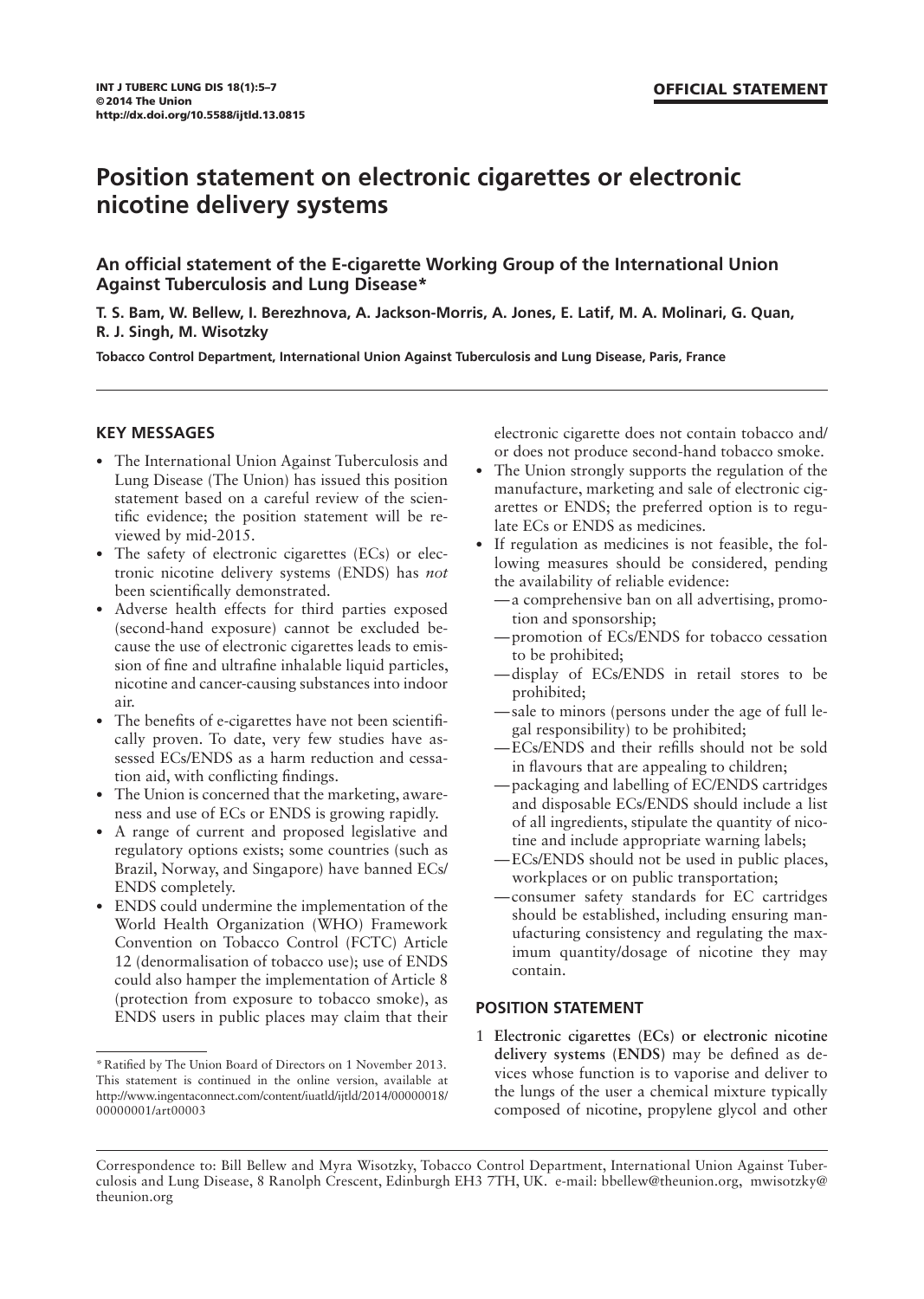chemicals, although some products claim to contain no nicotine. Each device contains an electronic vaporisation system, rechargeable batteries, electronic controls and cartridges of the liquid that is vaporised. These products are not currently regulated or monitored, so the contents may vary between different e-cigarettes and may not be known to the consumer. ENDS initially emerged in China in 2003 and have since become widely available globally, particularly over the Internet.

- 2 **The safety of ECs or ENDS has** *not* **been scientifi cally demonstrated.** The potential risks they pose for the health of users remain undetermined. Furthermore, scientific testing indicates that the products vary widely in the amount of nicotine and other chemicals they deliver, and there is no way for consumers to find out what is actually delivered by the product they have purchased. As ENDS do not generate the smoke that is associated with the combustion of tobacco, their use is commonly believed by consumers to be safer than smoking tobacco. This illusive 'safety' of ENDS can be enticing to consumers; however, the chemicals used in electronic cigarettes have not been fully disclosed, and there are no adequate data on their emissions. Adverse health effects for exposed third parties (second-hand exposure) cannot be excluded because the use of electronic cigarettes leads to emission of fine and ultrafine inhalable liquid particles, nicotine and cancer-causing substances into indoor air.
- 3 **Awareness and use of ECs or ENDS is growing rapidly.** Population-based estimates of awareness (among current and former smokers) for the year 2010 are in the range of 32.2–40.9% for the United States; for the year 2011 estimates for the United States are 57.9–73.4%, for the United Kingdom 54.4%, for Canada 39.5%, for Australia 20% and for Indonesia 10.9%. Use of ENDS among current and former tobacco users in 2010– 2011 was estimated at 6% for the United States, 4% for the United Kingdom, and 1% for both Canada and Australia, and use of ENDS among Indonesian men is 0.5%. However a recent report by the UK Medicines and Healthcare Products Regulatory Agency found that a tenth of UK smokers now use e-cigarettes; the number of UK users has risen to around 1.3 million in 2013, up from 700 000 in the previous year. A recent study by the US Centers for Disease Control and Prevention showed that e-cigarette experimentation and recent use doubled among US middle and high school students during 2011–2012, resulting in an estimated 1.78 million students ever having used e-cigarettes as of 2012. This is of serious concern because the overall impact of e-cigarette use on public health remains uncertain. In youths, concerns include the potential negative impact of nicotine on adoles-

cent brain development as well as the risk of nicotine addiction and initiation of the use of conventional cigarettes or other tobacco products.

- 4 The benefits of e-cigarettes have not been scientifi**cally proven. To date, few studies have assessed ECs/ENDS as a harm reduction or cessation aid,**  with conflicting findings. For example, one study, with positive findings, was based on a very small prospective study that monitored possible modifications in the smoking habits of 40 regular smokers; another with equivocal findings was based on a sample of 5939 current and former smokers across four countries. The all-important 'bottom line' from the 'four-country' study was that ENDS users were not more likely to quit smoking than non-users (further waves of research in this longitudinal study will yield important insights into this important question). More recently, a randomised controlled trial conducted in New Zealand found that e-cigarettes, with or without nicotine, were modestly effective at helping smokers to quit, with similar achievement of abstinence as with nicotine patches, and few adverse events.
- 5 **A range of proposals for legislative and regulatory approaches to ENDS currently exist.** Electronic cigarettes and other electronic products containing nicotine are to be regulated as medicines in the United Kingdom from 2016, to ensure their quality and safety. The United Kingdom's plans are aligned with forthcoming European legislation, so e-cigarettes would not be required to obtain a medicines licence until the European Commission's Tobacco Products Directive is agreed and becomes UK law in 2016. The United Kingdom's decision contrasts with those of some countries that have introduced restrictions on the sale and use of e-cigarettes and other countries that have banned them completely, such as Brazil, Norway and Singapore. In the United States, e-cigarettes that are marketed for therapeutic purposes are regulated by the US Food and Drug Administration (FDA) Center for Drug Evaluation and Research (CDER). The FDA Center for Tobacco Products (CTP) currently regulates cigarettes, cigarette tobacco, roll-your-own tobacco and smokeless tobacco. The FDA has stated its intention to issue a proposed rule that would extend the FDA's tobacco product authorities to products that meet the statutory definition of 'tobacco product'. The Food and Drug Monitoring Agency in Indonesia has warned the Indonesian people that electronic cigarettes could be more dangerous than regular cigarettes. ECs are illegal in Indonesia.
- 6 **ENDS could undermine the implementation of the WHO Framework Convention on Tobacco Control Article 12 (denormalisation of tobacco use); use of ENDS could also hamper the implementation of Article 8 (protection from exposure to**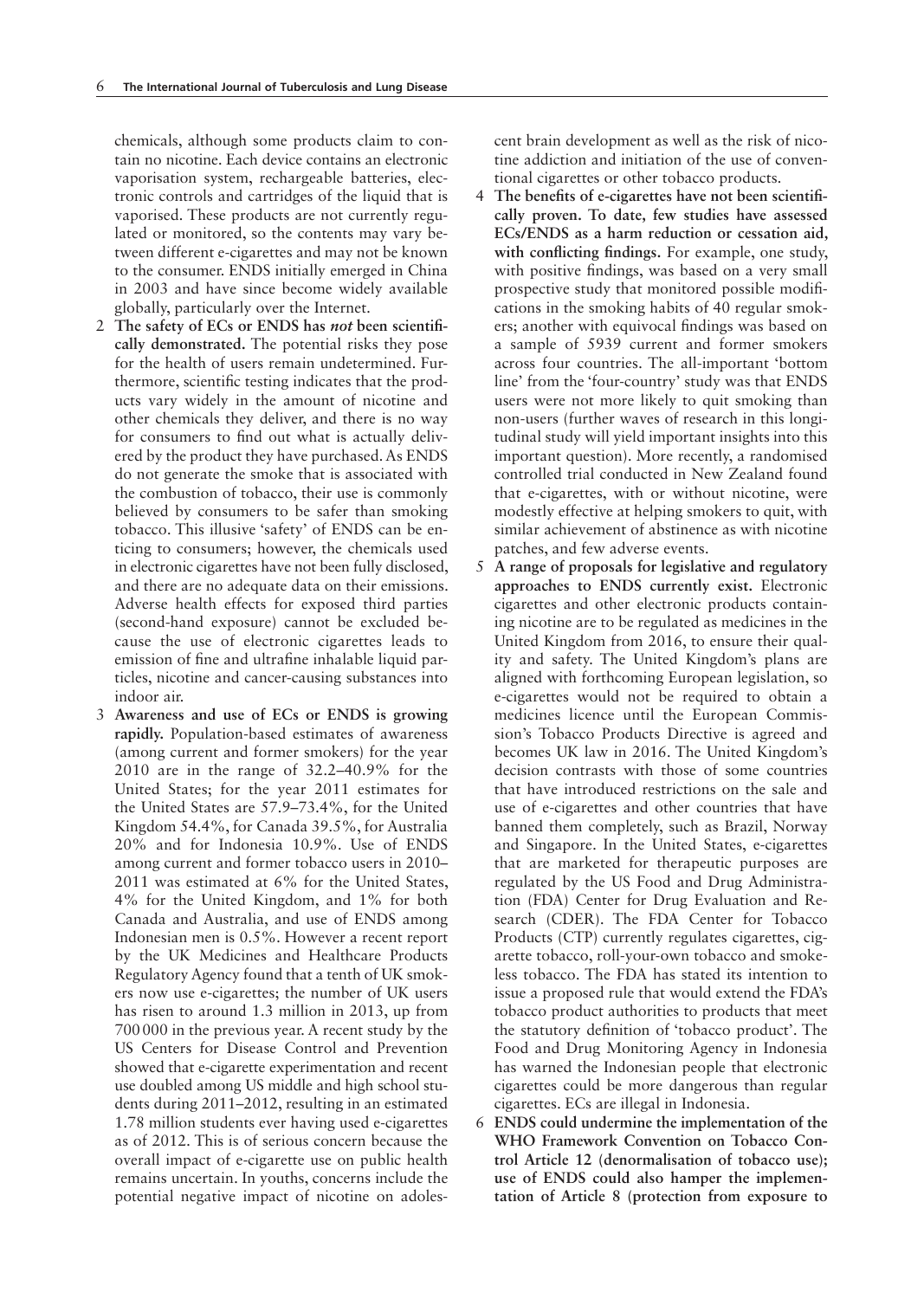**tobacco smoke), as ENDS users in public places may claim that their electronic cigarette does not contain tobacco and/or does not produce secondhand tobacco smoke.** The WHO FCTC Secretariat has produced a report entitled 'Electronic nicotine delivery systems, including electronic cigarettes'.\*

- 7 **The Union strongly supports the regulation of the manufacture, marketing and sale of electronic cigarettes or electronic nicotine delivery systems. The preferred option is to regulate ECs or ENDS as medicines.**
- 8 **If regulation as medicines is not feasible, the following measures should be considered, pending the availability of reliable evidence:**
	- a comprehensive ban on all advertising, promotion and sponsorship;
	- promotion of ECs/ENDS for tobacco cessation to be prohibited;
- display of ECs/ENDS in retail stores to be prohibited;
- sale to minors (persons under the age of full legal responsibility) should be prohibited;
- ECs/ENDS and their refills should not be sold in flavours that are appealing to children:
- packaging and labelling of EC/ENDS cartridges and disposable ECs/ENDS should include a list of all ingredients, stipulate the quantity of nicotine and include appropriate warning labels;
- ECs/ENDS should not be used in public places, workplaces or on public transportation;
- consumer safety standards for EC cartridges should be established, including ensuring manufacturing consistency and regulating the maximum quantity/dosage of nicotine they may contain.

<sup>\*</sup>An excerpt from the report is featured in online Appendix A.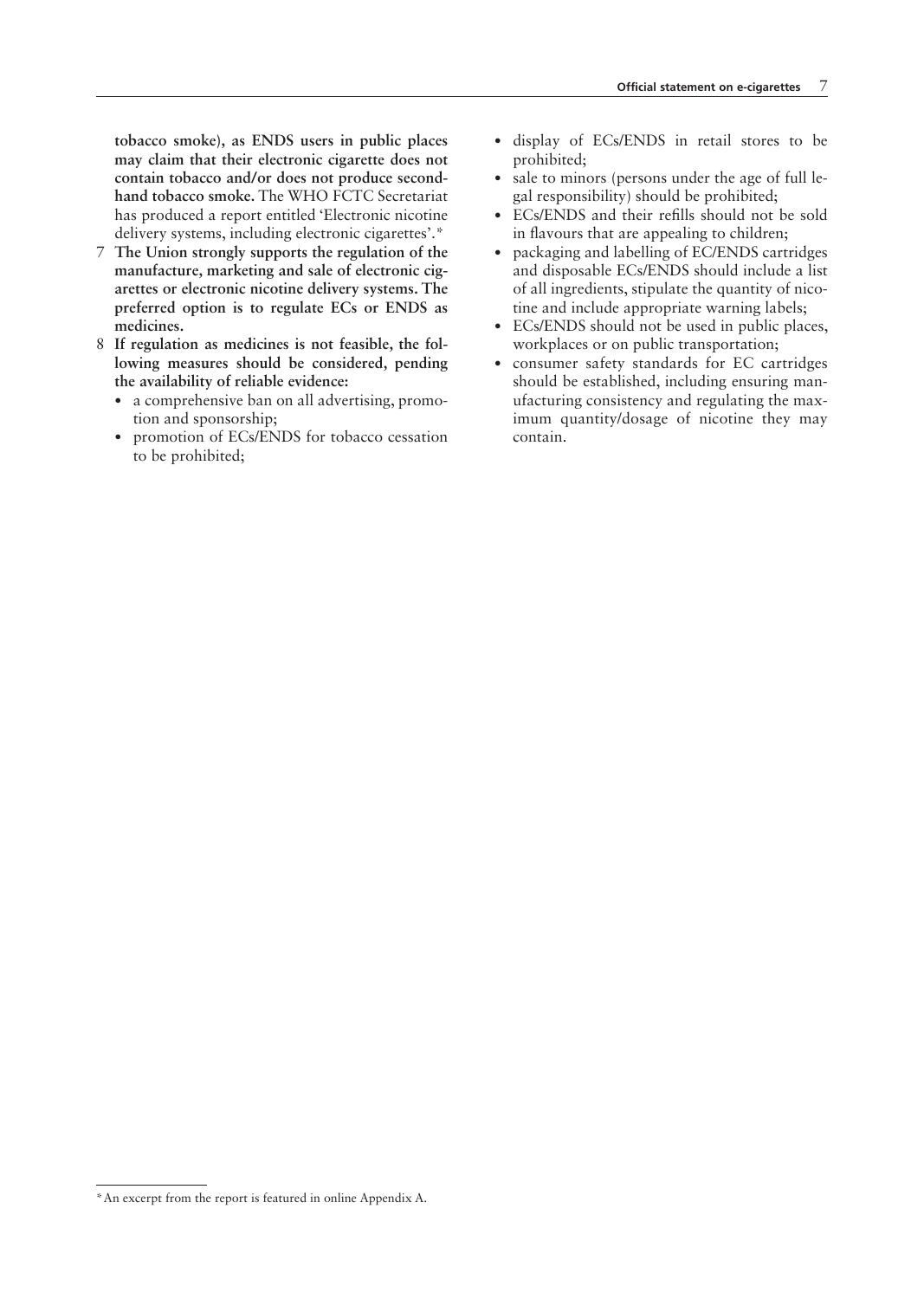# *Continued***: Position statement on electronic cigarettes or electronic nicotine delivery systems**

#### **DEFINITION**

Electronic cigarettes (ECs) or electronic nicotine delivery systems (ENDS) are devices whose function is to vaporise and deliver to the lungs of the user a chemical mixture typically composed of nicotine, propylene glycol and other chemicals, although some products claim to contain no nicotine. A number of ENDS are offered in flavours that can be particularly attractive to adolescents. Electronic cigarettes are the most common prototype of ENDS. Each device contains an electronic vaporisation system, rechargeable batteries, electronic controls and cartridges of the liquid that is vaporised. The manufacturers report that the cartridges typically contain between 6 and 24 mg of nicotine, but sometimes can contain more than 100 mg. In the form of tobacco products, nicotine is an addictive chemical that in excessive amounts can be lethal (0.5–1.0 mg per kg of weight of the person). Most ENDS are shaped to look like their conventional (tobacco) counterparts (e.g., cigarettes, cigars, cigarillos, pipes, hookahs or shishas). They are also sometimes made to look like everyday items such as pens and USB memory sticks, for people who wish to use the product without other people noticing.1 Where included, the levels of the nicotine can vary drastically and cartridges can also contain candy-like flavourings. These products are not currently regulated or monitored, so the contents may vary between different e-cigarettes and may not be known to the consumer.2 ENDS initially emerged in China in 2003 and have since become widely available globally, particularly over the Internet.3 Documents from the Legacy Tobacco Documents Library also show that the Philip Morris company was experimenting with ECs as early as the 1990s.4

#### **CONSUMER SAFETY**

The safety of ECs or ENDS has *not* been scientifically demonstrated.1,2,5–8

The health impact from long-term inhalation of propylene glycol through the lung is of particular concern and has not been fully investigated. The potential risks they pose for the health of users remain undetermined. Furthermore, scientific testing indicates that the products vary widely in the amount of nicotine and other chemicals they deliver, and there is no way for consumers to find out what is actually delivered by the product they have purchased.1,9

Most ENDS contain large concentrations of propylene glycol, which is a known irritant when inhaled. The testing of some of these products also suggests the presence of other toxic chemicals, aside from nicotine. In addition, use of these products when they contain nicotine—can pose a risk for nico-

tine poisoning (i.e., if a child of 30 kilos of weight swallows the contents of a nicotine cartridge of 24 mg this could cause acute nicotine poisoning that most likely would cause his/her death) and a risk of addiction among non-smokers of tobacco products. Nicotine, inhaled, ingested or in direct contact with the skin, can be particularly hazardous to the health and safety of certain segments of the population, such as children, young people, pregnant women, nursing mothers, people with heart conditions and the elderly. ENDS and their nicotine cartridges and refill accessories must be kept out of the reach of young children at all times in view of the risk of choking or nicotine poisoning. Tests by the US Food and Drug Administration (FDA) on some ECs showed the presence of diethylene glycol, a chemical that has a history of mass poisonings and deaths when inadvertently substituted for propylene glycol in consumer products. The additional presence of irritants, solvents, genotoxins and animal carcinogens (e.g., butyl acetate, diethyl carbonate, benzoic acid, quinoline, dioctyl phthalate  $2,6$ -dimethyl phenol) is of unclear significance but needs further consideration.10 As ENDS do not, according to the World Health Organization (WHO), generate the smoke that is associated with the combustion of tobacco, their use is commonly believed by consumers to be safer than smoking tobacco. This illusive 'safety' of ENDS can be enticing to consumers; however, the chemicals used in electronic cigarettes have not been fully disclosed, and there are no adequate data on their emissions.<sup>1</sup>

Several laboratory type studies involving live human subjects,<sup>11-14</sup> or other models,<sup>15-17</sup> underline concerns about negative consequences for health. These concerns include the presence of metal and silicate particles in cartomiser\* aerosol which demonstrate the need for improved quality control in EC design and manufacture,<sup>18</sup> nicotinergic dose and impact,<sup>11</sup> lung function,12 the presence of chemicals such as glycerol and propylene glycol in the nicotine-containing liquid of cartridges, design flaws, lack of adequate labelling and quality control variation in contents and misleading information on product ingredients,13,16 the need to fully assess the possible cytotoxic prenatal effect of EC refill fluids,<sup>15</sup> the decreasing amount of aerosol produced by e-cigarettes during smoking, which necessitates increasing puff strength to produce aerosol and the potential adverse effects of this on human health.<sup>14,17</sup> These design flaws, lack of adequate labelling and concerns about quality control and health issues have led some researchers to conclude the need for product regulation,<sup>14</sup> and that regulators

<sup>\*</sup>A cartomiser is a device consisting of an atomiser and cartridge, all in one piece, that connects to the battery.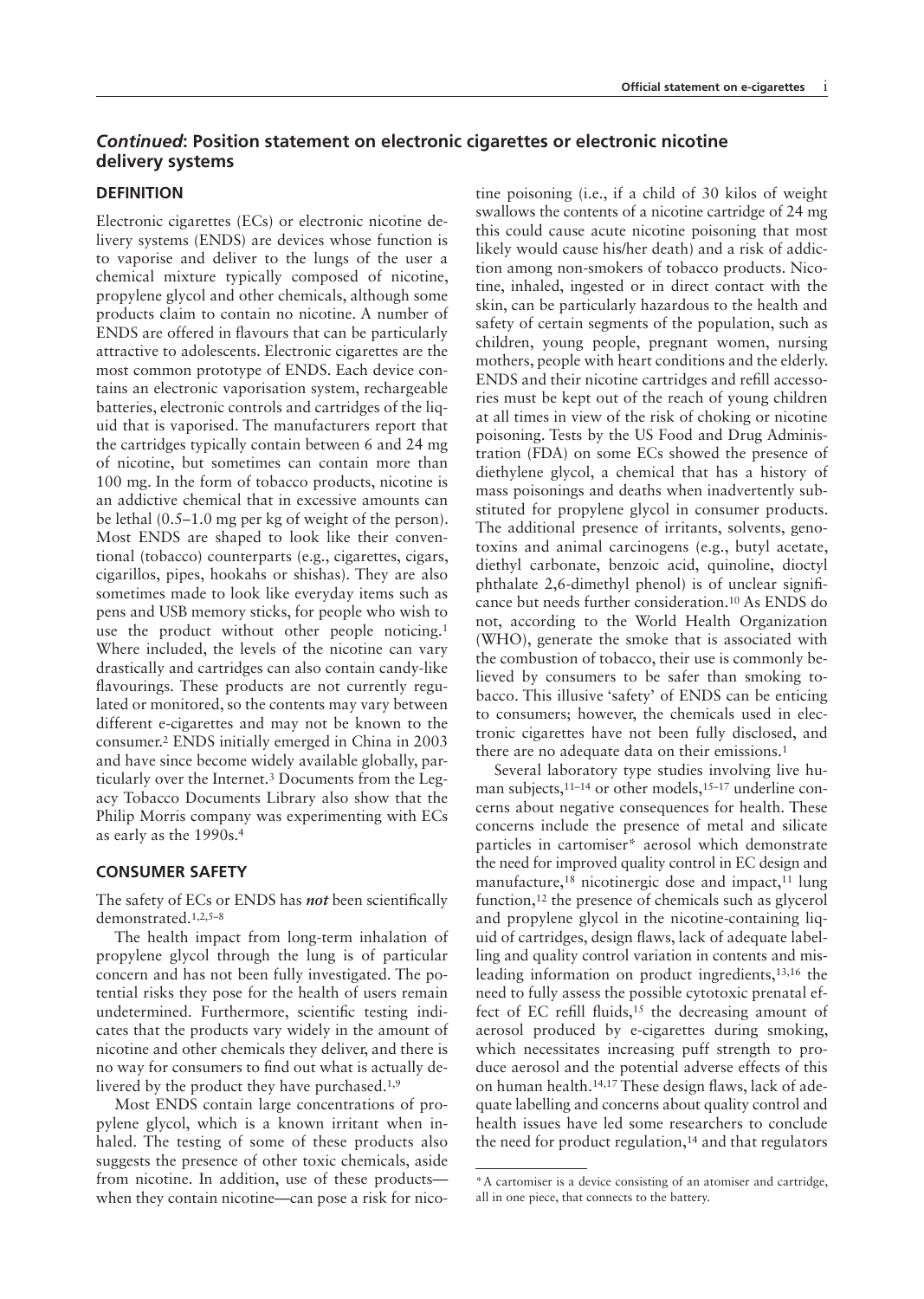should consider removing ENDS from the market until their safety can be adequately evaluated.16

ECs/ENDS are not emission-free; they contain volatile organic substances, including propylene glycol, flavours and nicotine, and are emitted as mist or aerosol into indoor air. The substances emitted by ECs/ENDS may be inhaled by non-users, especially when used indoors. Adverse health effects for exposed third parties cannot be excluded, because the use of electronic cigarettes leads to emission of fine and ultrafine inhalable liquid particles, nicotine and cancer-causing substances into indoor air.<sup>19</sup>

## **PREVALENCE ESTIMATES OF EC/ENDS AWARENESS AND USE**

A recent review found that a tenth of UK smokers now use e-cigarettes; the number of UK users has risen to around 1.3 million in 2013, up from 700 000 in the previous year. The vast majority of EC users were current or former smokers, and many feared that they would return to smoking tobacco if the products were banned. There was little evidence of use of ecigarettes by children who weren't already smokers.9

Several studies of prevalence have been conducted in the United States,20–24 including a four-country survey which also examined prevalence in Canada, Australia and the United Kingdom.3 Popova and colleagues' nationally representative probability-based cross-sectional survey of 1836 current or recently former adult smokers was completed in November 2011. Of smokers, 38% had tried an alternative tobacco product, most frequently e-cigarettes. Alternative tobacco product use was associated with having made a quit attempt, and those intending to quit were significantly more likely to have tried and to currently use the products than were smokers with no intention to quit. Use was not associated with successful quit attempts. Interest in future use of alternative tobacco products was low, except for e-cigarettes. The researchers concluded that these data did not indicate that alternative tobacco products promote cessation.20

Regan and colleagues conducted a consumer-based mail-in survey that was completed by 10 587 adults  $(\geq 18 \text{ years})$  in 2009 and 10 328 adults in 2010. Data from these surveys were used to provide estimates of awareness, ever use and past month use of ENDS from 2009 to 2010 and to assess demographic characteristics and tobacco use of ENDS users. Awareness of ENDS doubled from 16.4% in 2009 to 32.2% in 2010; 'ever use' more than quadrupled, from 0.6% in 2009 to 2.7% in 2010. 'Ever use' of ENDS was most common among women and those with lower education, although these were not the groups who had heard of ENDS most often. Current smokers and tobacco users were most likely to try ENDS. Current smokers who had tried ENDS did not say they

planned to quit smoking more often than smokers who had never tried them.<sup>21</sup>

King and colleagues conducted national consumerbased surveys of US adults aged  $\geq 18$  years. In 2010, data collection was both mail-based ( $n = 4184$ ) and web-based  $(n = 2505)$ ; in 2011, it was web-based  $(n = 4050)$  only. Estimates of awareness and ever-use of e-cigarettes were calculated overall and by sex, age, race/ethnicity, educational attainment, household income, region and smoking status. In 2010, overall awareness of e-cigarettes was 38.5% (mail survey) and 40.9% (web survey); in 2011, awareness was 57.9% (web survey). Ever-use of e-cigarettes among all respondents was 2.1% in the 2010 mail survey, 3.3% in the 2010 web survey, and 6.2% in the 2011 web survey. Ever-use of e-cigarettes was significantly higher among current smokers compared with both former and never-smokers, irrespective of survey method or year. During 2010–2011, ever-use increased among both sexes, those aged 45–54 years, non-Hispanic Whites, those living in the South, and current and former smokers. The researchers concluded that awareness and ever-use of e-cigarettes increased among US adults from 2010 to 2011. In 2011, approximately 1 in 5 current smokers reported ever having used e-cigarettes.22

Pearson and colleagues have reported data from two surveys conducted in 2010: a national online study ( $n = 2649$ ) and the Legacy Longitudinal Smoker Cohort (*n* = 3658). Multivariate models were used to examine EC awareness, use, and harm perceptions. In the online survey, 40.2% (95%CI 37.3–43.1) had heard of ECs, with awareness highest among current smokers. Utilisation was higher among current smokers, estimated at 11.4% (95%CI 9.3–14.0), than in the total population—3.4% (95%CI 2.6–4.2]. The researchers found that 2.0% of former smokers (95%CI 1.0–3.8) and 0.8% of never-smokers (95%CI 0.35–1.7) reported ever using ECs. In both surveys, non-Hispanic Whites, current smokers, young adults, and those with at least a high-school diploma were most likely to perceive ECs as less harmful than regular cigarettes.<sup>23</sup>

McMillen and colleagues have reported what they describe as the 'first nationally representative estimates for use of four emerging products' (snus, waterpipe, dissolvable tobacco products and ENDS). A mixed-mode survey was used to obtain two representative samples of US adults. Of 3240 eligible respondents contacted, 74% completed the survey. In the weighted analysis, 13.6% of respondents had tried at least one emerging tobacco product: snus 5.1%, waterpipe 8.8%, dissolvable tobacco products 0.6% and ENDS 1.8%. Daily smokers (25.1%) and nondaily smokers (34.9%) were the most likely to have tried at least one of these products, compared to former smokers (17.2%) and never smokers (7.7%, *P* < 0.001); 18.2% of young adults aged 18–24 years and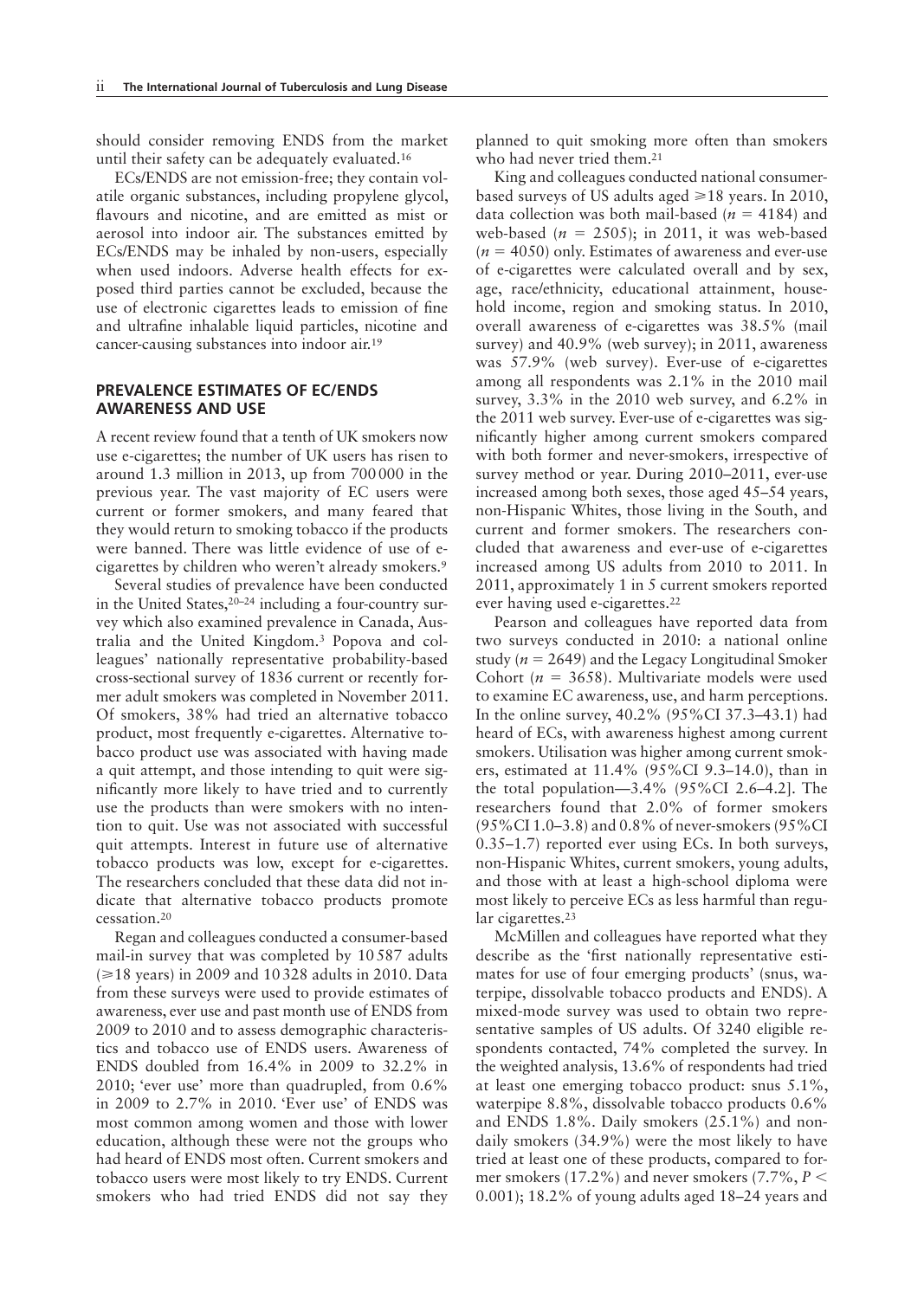| Country              | Aware of ENDS<br>(overall) | Tried ENDS<br>(overall) | Tried ENDS<br>(among aware) | Current<br><b>ENDS</b> user<br>(overall) | Current<br><b>ENDS</b> user<br>(among tried) |
|----------------------|----------------------------|-------------------------|-----------------------------|------------------------------------------|----------------------------------------------|
| All countries        | 46.6                       | 7.6                     | 16.3                        | 2.9                                      | 38.7                                         |
| Canada               | 39.5                       | 4.0                     | 10.0                        | 1.0                                      | 33.0                                         |
| <b>United States</b> | 73.4                       | 14.9                    | 20.4                        | 6.0                                      | 37.0                                         |
| United Kingdom       | 54.4                       | 9.6                     | 17.7                        | 4.0                                      | 46.0                                         |
| Australia            | 20.0                       | 2.0                     | 11 N                        | 1.0                                      | 27.0                                         |

**Table 1** Prevalence of ENDS awareness, trial and use among current and former tobacco users, % yes<sup>\*</sup>

\*Adapted from Adkison et al.3

ENDS = electronic nicotine delivery systems.

12.8% of those aged >24 had tried one of these products (*P* < 0.01). In multivariate analysis, current daily (odds ratio [OR]  $5.5$ ,  $95\%$  confidence interval [CI] 4.3–7.6), nondaily (OR 6.1, 95%CI 4.0–9.3), and former smoking status (OR 2.7, 95%CI 2.1–3.6) remained significant, as did young adults (OR 2.2, 95%CI 1.6–3.0), males (OR 3.5, 95%CI 2.8–4.5), higher educational attainment, some college (OR 2.7, 95%CI 1.7–4.2) and college degree (OR 2.0, 95%CI 1.3–3.3). The researchers concluded that use of these products raises concerns about non-smokers being at risk for nicotine dependence and current smokers maintaining their dependence.<sup>24</sup>

In 2013, the September 6th edition of MMWR reported that e-cigarette experimentation and recent use had doubled among US middle and high school students during 2011–2012, resulting in an estimated 1.78 million students having ever used e-cigarettes as of 2012. Moreover, in 2012, an estimated 160 000 students who reported ever using e-cigarettes had never used conventional cigarettes. This is of serious concern because the overall impact of e-cigarette use on public health remains uncertain. In youths, concerns include the potential negative impact of nicotine on adolescent brain development, as well as the risk for nicotine addiction and initiation of the use of conventional cigarettes or other tobacco products.25

A well-designed four-country survey conducted by Adkison and colleagues has reported prevalence of ENDS use in the United States, United Kingdom, Canada and Australia (Table 1).3 Overall, 46.6% were aware of ENDS (United States 73%, United Kingdom 54%, Canada 40%, Australia 20%); 7.6% had tried ENDS (16% of those aware of ENDS); and 2.9% were current users (39% of triers). Awareness of ENDS was higher among younger, non-minority smokers with higher incomes who were heavier smokers. Prevalence of trying ENDS was higher among younger, nondaily smokers with a high income and among those who perceived ENDS as less harmful than traditional cigarettes. Current use was higher among both nondaily and heavy  $(\geq 20)$  cigarettes per day) smokers. In all, 79.8% reported using ENDS because they were considered less harmful than traditional cigarettes; 75.4% stated that they used ENDS

to help them reduce their smoking; and 85.1% reported using ENDS to help them quit smoking. The researchers concluded that because the trial was associated with nondaily smoking and a desire to quit smoking, ENDS may have the potential to serve as a cessation aid.3 It is noteworthy that in an effort to evaluate claims of reduction in cigarette use, change in the number of cigarettes per day was assessed between Wave 7 and Wave 8 (of this cohort study). *Quitting did not differ between users and non-users*:  $x^{2}$  (2,  $n = 4136$ ) = 0.422 ( $P = 0.516$ ); this is a note emphasised by the reviewer and not by the researchers, although it was included in their paper and key findings. This aspect of the findings has also been noted by Chapman.26

The Global Adult Tobacco Survey 2011 for Indonesia shows that, overall, 10.9% of adults had heard about electronic cigarettes, but only 0.3% had used them (in males 0.5%). More men than women had heard about electronic cigarettes (16.8% and 5.1%, respectively), as well as those in the age groups 15– 24 and 25–44 years (14.4% and 12.4%, respectively), those living in urban areas (15.3%), people with higher levels of education (secondary 11.5%, high school 20.3%, and college and university 29.4%), those who are employed (16.3%) and students (19.1%).27

By the end of 2012, according to estimates by Euromonitor International, the EC/ENDS market was worth in excess of US\$2 billion globally (about the size of the global small cigars market).<sup>28</sup>

## **EVIDENCE ABOUT EC/ENDS AND HARM REDUCTION**

To date, few studies of acceptable quality have assessed ENDS as a harm reduction and cessation aid. In September 2013, Bullen and colleagues reported on the findings from a randomised controlled trial conducted in New Zealand, in which 657 people were randomised (289 to nicotine e-cigarettes, 295 to nicotine patches, and 73 to placebo e-cigarettes) and included in an intention-to-treat analysis. At 6 months, verified abstinence was  $7.3\%$  (21 of 289) with nicotine e-cigarettes, 5.8% (17 of 295) with patches, and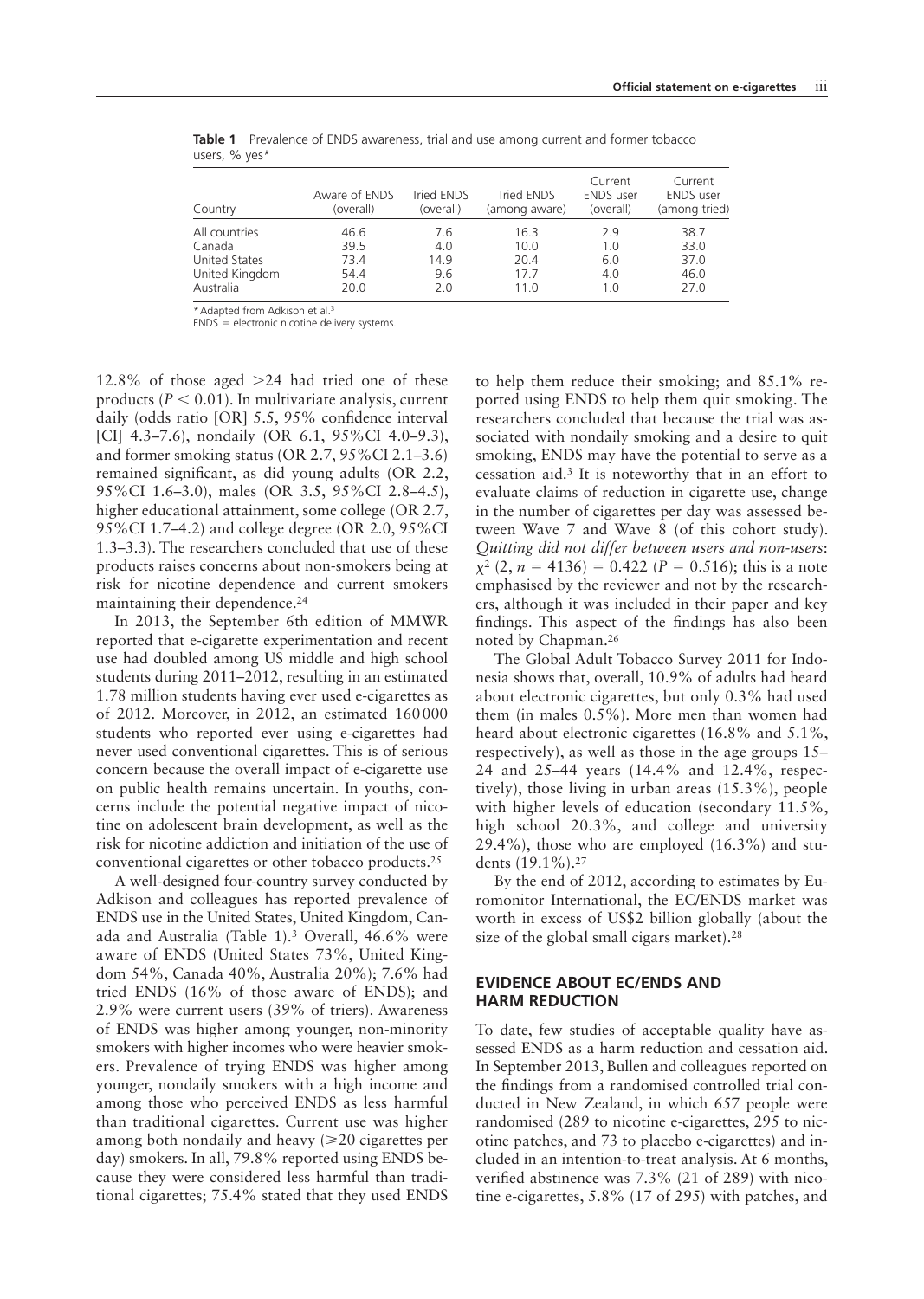4.1% (three of 73) with placebo e-cigarettes (risk difference for nicotine e-cigarette vs. patches 1.51 [ $95\%$ CI  $-2.49-5.51$ ]; for nicotine e-cigarettes vs. placebo e-cigarettes 3.16 [95%CI −2.29–8.61]). Achievement of abstinence was substantially lower than the researchers anticipated for the power calculations, and they thus had insufficient statistical power to conclude superiority of nicotine e-cigarettes over patches or placebo e-cigarettes. No significant differences in adverse events were identified.<sup>29</sup>

Adkison and colleagues have reported data from Wave 8 of the International Tobacco Control (ITC) Four-Country Survey conducted from July 2010 to June 2011 in the United States, United Kingdom, Canada and Australia, via telephone interviews and web surveys. Data were collected for 5939 respondents across the four countries: United States ( $n = 1520$ ), United Kingdom (*n* = 1325), Canada (*n* = 1581), Australia ( $n = 1513$ ). Nearly three quarters (70.4%) of this sample reported that they used ENDS as a way to obtain nicotine in smokefree spaces, indicating that ENDS were being used also to satisfy nicotine addiction during periods of temporary abstinence. Current ENDS use was associated with a greater reduction in cigarettes per day over time, compared to non-ENDS users (among cohort participants, where data were available). The all-important 'bottom line' *was that ENDS users were not more likely to quit smoking than non-users.* With the addition of future International Tobacco Control survey waves, it will be possible to track whether those self-selecting to use ENDS compared to those not using ENDS are more or less successful with their efforts to abstain from smoking. Limitations of the study include sampling of only current and former cigarette smokers (understanding the awareness, trial, and use of ENDS among non-smokers, in particular adolescents, is of great importance to understanding their potential impact on public health).3

Caponnetto and colleagues reported in 2013 on a study designed to evaluate smoking reduction/ a bstinence in 300 smokers 'not intending to quit', experimenting with two different nicotine strengths of a popular e-cigarette model ('Categoria'; Arbi Group Srl, Italy) compared to its non-nicotine choice. The authors concluded that '*in smokers not intending to quit*' (author's emphasis), the use of e-cigarettes, with or without nicotine, reduced cigarette consumption and elicited enduring tobacco abstinence without causing significant side effects.<sup>30</sup>

Polosa and colleagues reported in 2013 on a small  $(n = 40)$  prospective observational study that evaluated smoking reduction/abstinence in smokers *not intending to quit* using an e-cigarette<sup>31</sup> (also the Categoria brand—and very similar research team membership to Caponnetto et al.30). Of the 40 subjects, 17 were lost to follow-up at 24 months. Despite this 42% drop-out rate, the researchers felt able to conclude that long-term e-cigarette use can substantially reduce cigarette consumption in smokers not willing to quit, and is well tolerated.31 In an earlier report of this same study, Polosa and colleagues reported in 2011 that the use of EC substantially reduced cigarette consumption without causing significant side effects in smokers not intending to quit; they also acknowledge that as this was a small and uncontrolled study, the results observed may be due to a chance finding and not to a true effect. $32$ 

In 2010, Eissenberg reported on a laboratory study that examined how two brands of electronic nicotine delivery devices (e-cigarettes) influence plasma nicotine levels, heart rate and cigarette craving in cigarette smokers, and compared these effects to those produced by smokers' usual brand of cigarettes (own brand). Relative to a tobacco cigarette, 10 puffs from either of the electronic nicotine delivery devices (e-cigarettes) with a 16 mg nicotine cartridge delivered little to no nicotine and suppressed craving less effectively. Importantly, these results were from two specific products tested under acute conditions in which puff number was controlled. The author concluded that, at the least, consumers should be aware that unlike several regulated nicotine products (e.g., gum, patch), these putative drug delivery systems do not deliver nicotine effectively after acute administration.14

### **WHO FRAMEWORK CONVENTION ON TOBACCO CONTROL**

The Framework Convention on Tobacco Control (FCTC) Conference of the Parties' fifth session published a report in June 2012 inviting further comment on ENDS, including electronic cigarettes.33 The report concluded that the popularity of ENDS was growing rapidly, that health and safety concerns have not been resolved and that more research must be conducted, especially with regard to their safety and the marketing claims made by the manufacturers. Parties were advised that to prevent the further spread of ENDS, a number of FCTC provisions could be used. Detailed advice derived from the FCTC Secretariat report is included in Appendix A.

#### **LEGISLATIVE AND REGULATORY RESPONSES**

Electronic cigarettes and other electronic products containing nicotine are to be regulated as medicines in the United Kingdom from 2016, to ensure their quality and safety. The move comes after an investigation into the products by the Medicines and Healthcare Products Regulatory Agency (MHRA).34 This MHRA investigation included a public consultation; a review of existing studies and the MHRA's own commissioned research into the quality, safety, marketing,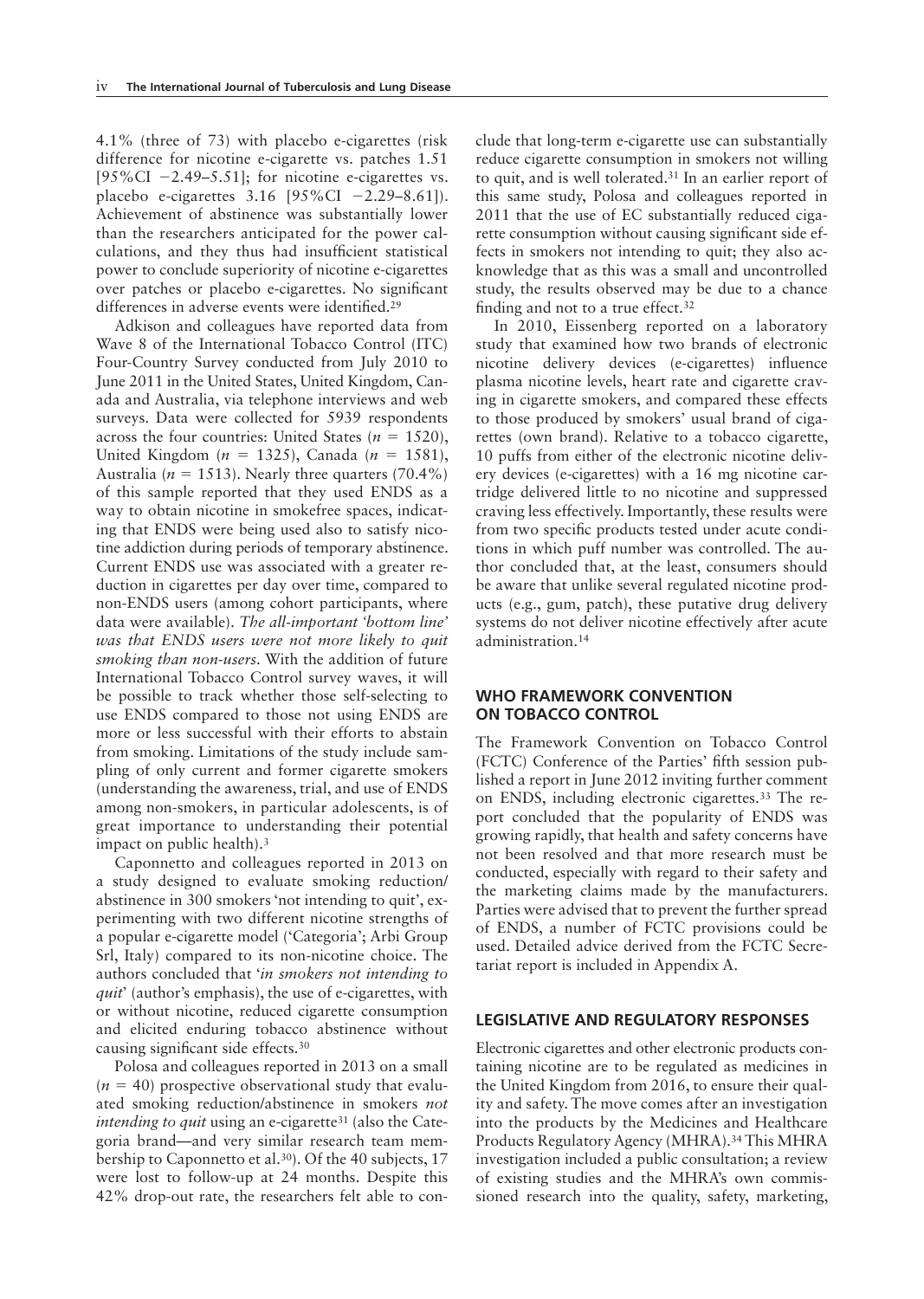and use of the products; and an impact analysis on the consequences of regulation.<sup>9</sup>

Once the MHRA licenses e-cigarettes and other nicotine containing products, health care professionals will be able to recommend them for the first time to smokers who want to quit or to reduce the harm caused to them by tobacco. However, as the MHRA's plans are aligned with forthcoming European legislation, e-cigarettes would not be required to obtain a medicines licence until the European Commission's Tobacco Products Directive is agreed and becomes UK law in 2016. The revision of the European Commission's Directive is expected to address the following main issues:

- how to regulate products that do not contain tobacco, but which are closely linked to smoking or tobacco consumption, for example electronic and herbal cigarettes;
- labelling and packaging of tobacco products;
- additives, such as flavourings, used in tobacco products;
- internet sales of tobacco products; and
- tracking and tracing of these products.

The United Kingdom's decision contrasts with those of some countries that have introduced restrictions on the sale and use of e-cigarettes and other countries that have banned them completely, such as Brazil, Norway and Singapore.34 In Indonesia, the Food and Drug Monitoring Agency has warned the Indonesian people that electronic cigarettes could be more dangerous than regular cigarettes; ECs are illegal in Indonesia.35

In the United States, e-cigarettes that are marketed for therapeutic purposes are currently regulated by the US FDA Center for Drug Evaluation and Research (CDER). The FDA Center for Tobacco Products (CTP) currently regulates cigarettes, cigarette tobacco, roll-your-own tobacco, and smokeless tobacco. FDA has stated its intent to issue a proposed rule that would extend the FDA's tobacco product authorities to products that meet the statutory definition of 'tobacco product'.36 The background to this is that the US Court of Appeals for the DC Circuit, in Sottera, Inc. *v.* Food & Drug Administration, 627 F.3d 891 (DC Cir. 2010), issued a decision with regard to e-cigarettes and other products 'made or derived from tobacco' and the jurisdictional line that should be drawn between 'tobacco products' and 'drugs', 'devices', and combination products, as the terms are defined in the FD&C Act. The court held that e-cigarettes and other products made or derived from tobacco can be regulated as 'tobacco products' under the Act and are not drugs/devices unless they are marketed for therapeutic purposes. The government decided not to seek further review of this decision, and the FDA will comply with the jurisdictional lines established by the Sottera case.37

In the Philippines, the Food and Drug Administration has issued a 2013 advisory notice on secondary exposure to EC/ENDS emissions. Citing the review published by the German Cancer Research Centre,19 the advisory states that 'second-hand exposure to e-cigarette emission which may lead to adverse health effects cannot be excluded'. It goes on to recommend that: 'The public, especially the youth sector, is advised NOT to start smoking at all and to stop using cigarettes, cigars or e-cigarettes. Consistent with the mandate of the DOH and as provided by the TA No. 7394, otherwise known as the Consumer Act of the Philippines, the local government units (LGUs) shall be guided by this advisory in strengthening their ordinances against smoking in public places and on second-hand exposure to harmful substances'.38

## **STRUCTURED EVIDENCE REVIEW**

#### *Search strategy*

Unless otherwise stated, the search period was January 2008 to August 2013, inclusive. Resources used were Medline/PreMedline, AMED (Allied and Complementary Medicine), Cochrane Database of Systematic Reviews to July 2013, Database of Abstracts of Reviews of Effects 3rd Quarter 2013, Cochrane Central Register of Controlled Trials to July 2013, Cochrane Methodology Register to 3rd Quarter 2012, Health Technology Assessment to 3rd Quarter 2013, National Health Service Economic Evaluation Database to 3rd Quarter 2013, Centers for Disease Control and Prevention Guide to Community Preventive Services, International Pharmaceutical Abstracts and PsycINFO. Search terms used were: electronics; electrical equipment and supplies; nicotine/ \*administration & dosage/\*therapeutic use; smoking; smoking cessation; and tobacco products. Secondary sources were also searched for a selection of papers using a 'snowballing' technique. Internet searches were conducted using the search terms electronic cigarette, electronic nicotine delivery system, position statement and policy. After removal of duplicates, the database comprised 111 records, of which 13 were from the 'grey' literature. A tabulation of selected studies is featured in Appendix B.

#### *Classification of retrieved studies*

Classification of retrieved database records\* resulted in the following:

- 2 were classified as 'meta-analysis' $39,40$
- 4 were classified as 'randomised controlled trial'29,30,41,42
- 2 were classified as 'cohort study'  $3,31,32$

<sup>\*</sup>Note that a paper may be classified in more than one category, for example a cross-sectional report from a cohort design.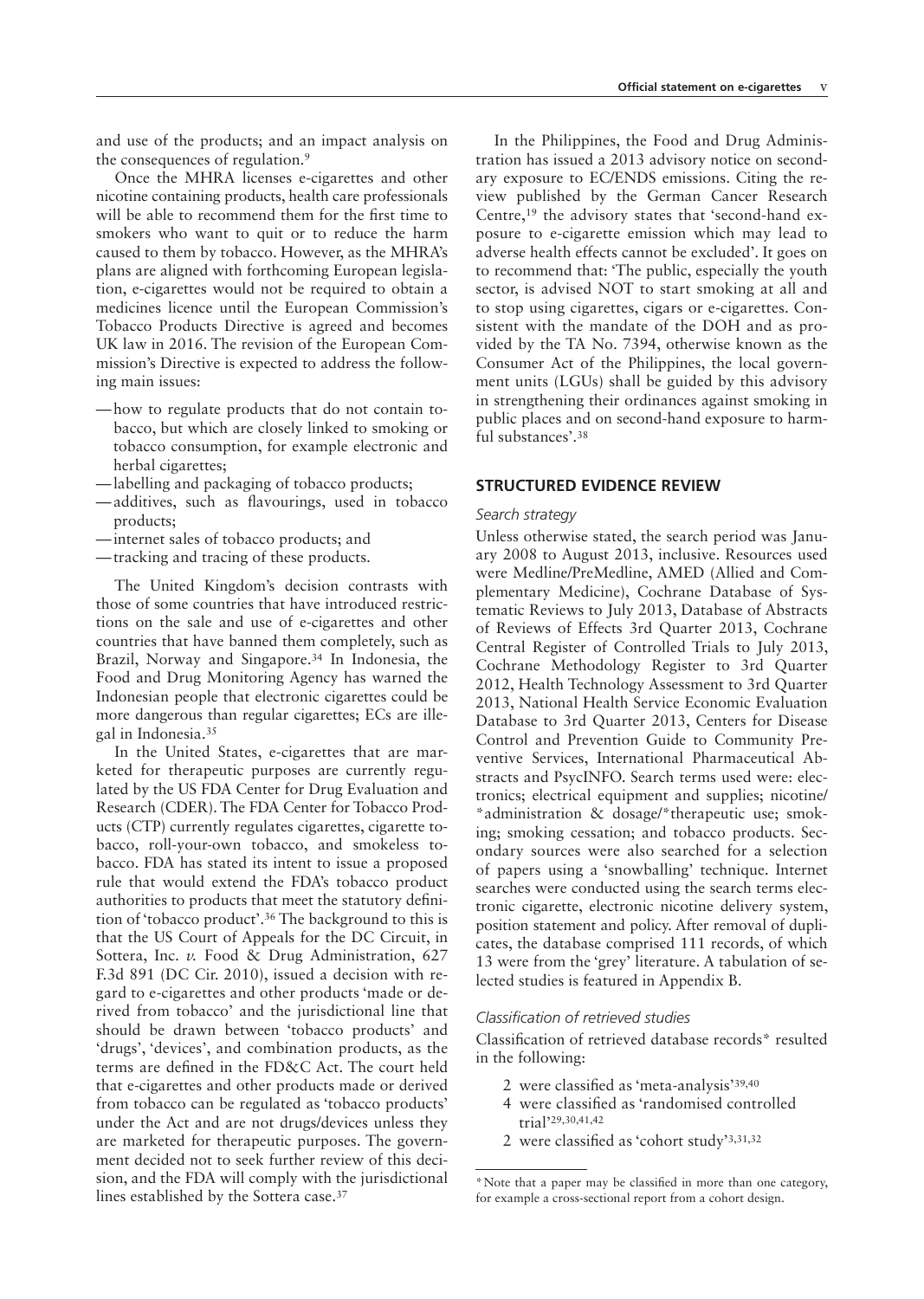- 22 were classified as 'cross-sectional study,'3,20-25,43-57 [of which 4 were classified as 'cross-sectional analytic study'23,44,50,55]
	- 9 were classified as 'position statement<sup>21,2,5–8,58–60</sup>
	- 3 were classified as 'technical report'<sup>19,61,62</sup>
	- 4 records were classified as 'review: non- or semi-systematic'9,63–65
- 3 were classified as 'observational study'66-68
- 31 were classified as 'journal article– general'10,26,34,69–96
- 24 were classified as 'laboratory study'<sup>11-18,97-112</sup> (of which half were classified as 'laboratory study–human subjects'11,12,14,98,102,104,105,108–112)
- 4 were classified as 'clinical case study'<sup>113-116</sup>
- 3 were classified as 'qualitative'<sup>117-119</sup>
- 4 were classified as 'public information bulletin'9,36,37,120

The evolution of evidence on ECs/ENDS is in a very early stage, and may currently be characterised as 'weak' (in terms of study designs capable of determining causality). General journal articles (including 'expert opinion' pieces) made up the largest proportion (27%), followed by laboratory studies (21%), cross-sectional studies (19%) and position statements (8%). Only four records categorised as 'Randomised controlled trial' were retrieved,30,41,42,121 and of these, one described the study protocol rather than results of a trial.<sup>41</sup> Only two records classified as 'cohort study' were retrieved,3,32 of which one involved only 40 subjects over a 24-week period.32 Whilst two retained studies were classified as 'meta-analysis', these dealt with nicotine replacement therapy for smoking cessation39 and use of smokeless tobacco and risk of myocardial infarction and stroke.40 These were included for completeness, to note that 1) ECs/ENDS are not covered in the relevant Cochrane review, and 2) an association between use of smokeless tobacco products and risk of fatal myocardial infarction and stroke has been detected which does not seem to be explained by chance. In the absence of higher-quality study designs, there was of course no possibility for the availability of systematic reviews dealing specifically with ECs/ENDS (see Figure).

## **ANALYSIS OF POSITION STATEMENTS FROM SELECTED HEALTH AGENCIES**

As part of the structured evidence review, an analysis was undertaken of key elements in EC/ENDS position statements from selected national/ international health agencies (see Table 2).1,2,5–8,58,60 The most commonly included elements in organisational position statements on this issue were as follows:

- 1 Definition of EC/ENDS
- 2 Assessment of safety
- 3 Assessment of effectiveness as cessation aid
- 4 Assessment of effectiveness in harm reduction
- 5 General public health risk assessment
- 6 Recommendation for urgent (federal) regulation of the manufacture, marketing and sale of e-cigarettes and for states to apply laws governing cigarettes also to ECs
- 7 Recommendation for risk management of EC potential to undermine progress in tobacco control (TC Risk Management): regulate—sale of ECs to minors should be banned (Federal/State legislation)
- 8 TC Risk Management Recommendation: regulate —ECs cannot be sold in flavours that are appealing to children



Figure Classification of retrieved studies (structured evidence review).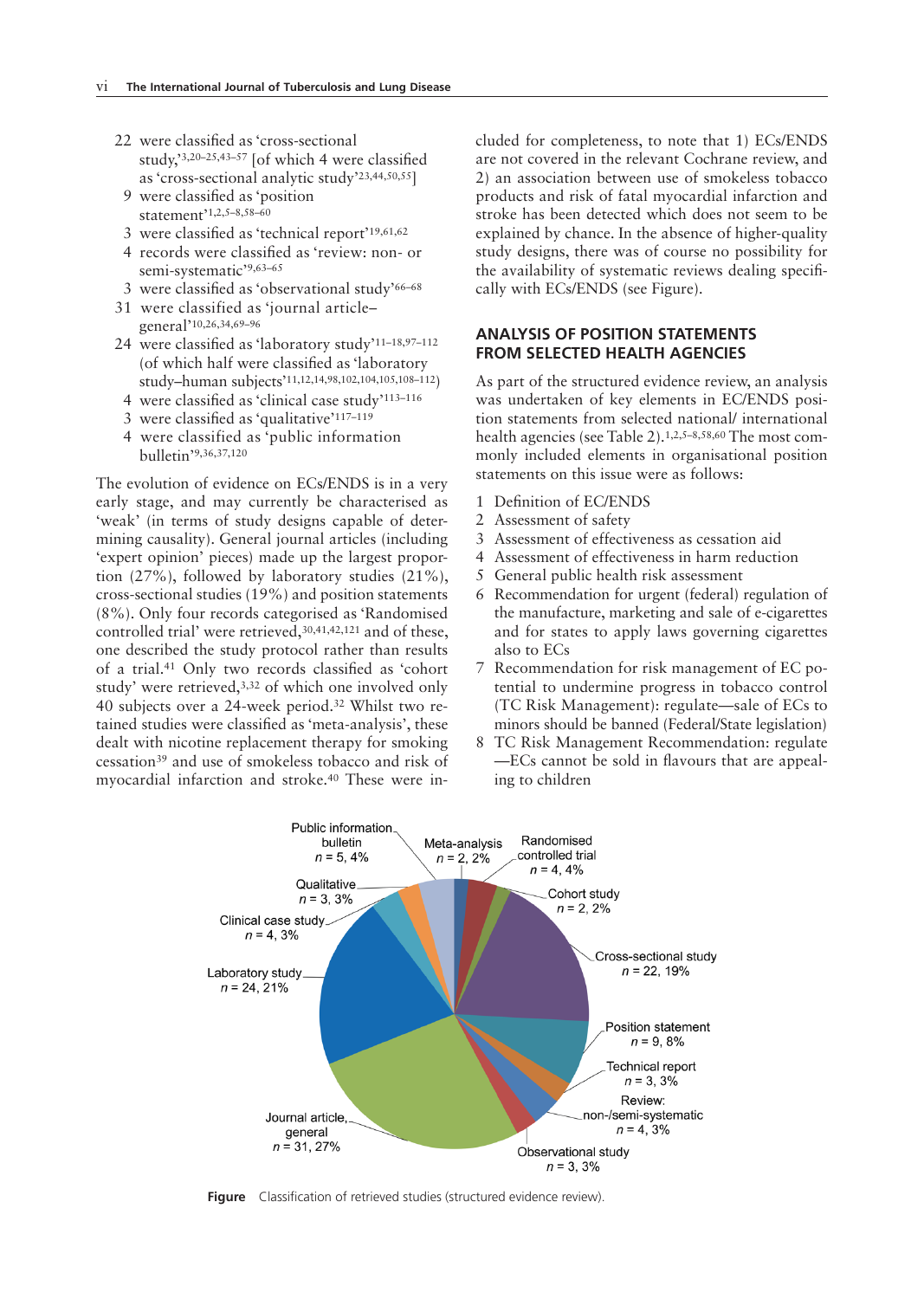| Position statements - selection of the<br>key elements                                                           | <b>OHW</b> | Public Health<br>Directors of<br>Scottish | NSRA<br>(Canada) | CTFK (USA) | NACCHO<br>(USA) | Canada Lung<br>Association<br>(Canada) | Society (NZ)<br>Cancer | ACS, AHA,<br>ALA, CTFK<br>(USA) | The Union<br>(proposed) |
|------------------------------------------------------------------------------------------------------------------|------------|-------------------------------------------|------------------|------------|-----------------|----------------------------------------|------------------------|---------------------------------|-------------------------|
| Definition of EC/ENDS                                                                                            |            |                                           |                  |            |                 | $\bullet$                              |                        | $\bullet$                       |                         |
| Assessment of safety                                                                                             |            |                                           |                  |            |                 |                                        |                        |                                 |                         |
| Assessment of effectiveness as cessation aid                                                                     |            |                                           |                  |            |                 |                                        |                        |                                 |                         |
| Assessment of effectiveness in harm reduction                                                                    |            |                                           |                  |            |                 |                                        |                        |                                 |                         |
| General public health risk assessment                                                                            |            |                                           |                  |            |                 |                                        |                        |                                 |                         |
| Recommendation for urgent (federal) regulation of the                                                            |            |                                           |                  |            |                 |                                        |                        |                                 |                         |
| manufacture, marketing and sale of ECs and for                                                                   |            |                                           |                  |            |                 |                                        |                        |                                 |                         |
| states to apply laws governing cigarettes also to ECs<br>Recommendation for risk management of EC potential      |            |                                           |                  |            |                 |                                        |                        |                                 |                         |
| to undermine progress in tobacco control (TC Risk                                                                |            |                                           |                  |            |                 |                                        |                        |                                 |                         |
| Management): regulate – sale of ECs to minors                                                                    |            |                                           |                  |            |                 |                                        |                        |                                 |                         |
| should be banned (Federal/State legislation)                                                                     |            |                                           |                  |            |                 |                                        |                        |                                 |                         |
| TC Risk Management recommendation: regulate - ECs                                                                |            |                                           |                  |            |                 |                                        |                        |                                 |                         |
| cannot be sold in flavours that are appealing to                                                                 |            |                                           |                  |            |                 |                                        |                        |                                 |                         |
| children                                                                                                         |            |                                           |                  |            |                 |                                        |                        |                                 |                         |
| TC Risk Management recommendation: regulate – ECs                                                                |            |                                           |                  |            |                 |                                        |                        |                                 |                         |
| may not be used in indoor public places and<br>workplaces                                                        |            |                                           |                  |            |                 |                                        |                        |                                 |                         |
| TC Risk Management recommendation: regulate -                                                                    |            |                                           |                  |            |                 |                                        |                        |                                 |                         |
| display of ECs in retail stores to be prohibited                                                                 |            |                                           |                  |            |                 |                                        |                        |                                 |                         |
| TC Risk Management recommendation: regulate – ECs                                                                |            |                                           |                  |            |                 |                                        |                        |                                 |                         |
| cannot be promoted except in adult-only venues and                                                               |            |                                           |                  |            |                 |                                        |                        |                                 |                         |
| in direct mail to a named adult/restrict marketing                                                               |            |                                           |                  |            |                 |                                        |                        |                                 |                         |
| that appeals to youth                                                                                            |            |                                           |                  |            |                 |                                        |                        |                                 |                         |
| Recommendation for consumer safety standards for EC                                                              |            |                                           |                  |            |                 |                                        |                        |                                 |                         |
| cartridges, including ensuring manufacturing                                                                     |            |                                           |                  |            |                 |                                        |                        |                                 |                         |
| consistency and regulating the maximum quantity/<br>dosage of nicotine they may contain                          |            |                                           |                  |            |                 |                                        |                        |                                 |                         |
| Recommendation that packaging of EC cartridges and                                                               |            |                                           |                  |            |                 |                                        |                        |                                 |                         |
| disposable ECs should include a list of all ingredients,                                                         |            |                                           |                  |            |                 |                                        |                        |                                 |                         |
| as well as stipulating the quantity of nicotine/                                                                 |            |                                           |                  |            |                 |                                        |                        |                                 |                         |
| appropriate warning labels                                                                                       |            |                                           |                  |            |                 |                                        |                        |                                 |                         |
| Explicit statement that consumers should avoid ECs                                                               |            |                                           |                  |            |                 |                                        |                        |                                 |                         |
| Recommendation that health claims about ECs,                                                                     |            |                                           |                  |            |                 |                                        |                        |                                 |                         |
| including their effectiveness in helping smokers quit,                                                           |            |                                           |                  |            |                 |                                        |                        |                                 |                         |
| should be illegal, and this measure actively enforced,<br>until there is adequate scientific evidence to support |            |                                           |                  |            |                 |                                        |                        |                                 |                         |
| such claims                                                                                                      |            |                                           |                  |            |                 |                                        |                        |                                 |                         |
| Recommendation that sale of ECs should not be                                                                    |            |                                           |                  |            |                 |                                        |                        |                                 |                         |
| banned                                                                                                           |            |                                           |                  |            |                 |                                        |                        |                                 |                         |
| TC Risk Management recommendation: regulate – ECs                                                                |            |                                           |                  |            |                 |                                        |                        |                                 |                         |
| may not be sold wherever the sale of tobacco is                                                                  |            |                                           |                  |            |                 |                                        |                        |                                 |                         |
| already prohibited                                                                                               |            |                                           |                  |            |                 |                                        |                        |                                 |                         |
| TC Risk Management recommendation: regulate - ECs                                                                |            |                                           |                  |            |                 |                                        |                        |                                 |                         |
| may not be used on school grounds<br>Recommendation that sale of bottled e-liquid to                             |            |                                           |                  |            |                 |                                        |                        |                                 |                         |
| consumers should be banned                                                                                       |            |                                           |                  |            |                 |                                        |                        |                                 |                         |
| Recommendation that regulatory provisions governing                                                              |            |                                           |                  |            |                 |                                        |                        |                                 |                         |
| manufacture, sale and use of ECs be reviewed within                                                              |            |                                           |                  |            |                 |                                        |                        |                                 |                         |
| 5 years or sooner if significant new research                                                                    |            |                                           |                  |            |                 |                                        |                        |                                 |                         |
| becomes available                                                                                                |            |                                           |                  |            |                 |                                        |                        |                                 |                         |

#### **Table 2** Analysis of key elements in EC/ENDS position statements from selected national/international health agencies

EC = electronic cigarette; ENDS = electronic nicotine delivery systems; WHO = World Health Organization (International); NSRA = Non-Smokers' Rights Association (Canada); CTFK = Campaign for Tobacco Free Kids (USA); NACCHO = National Association of City and County Health Officials (USA); ACS = American Cancer Society (USA); AHA = American Heart Association (USA); ALA = American Lung Association (USA); The Union = International Union Against Tuberculosis and Lung Disease (International);  $TC =$  tobacco control.

9 TC Risk Management Recommendation: regulate —ECs may not be used in indoor public places and workplaces

#### *References*

Not included as position 'statements', but nonetheless very useful 'technical reports' and/or 'public information bulletins' were made available by the WHO62 and by the US FDA.36,37,120

- 1 World Health Organization Tobacco Free Initiative. Questions and answers on electronic cigarettes or electronic nicotine delivery systems (ENDS): statement. WHO, Geneva. 2013. http:// www.who.int/tobacco/communications/statements/eletronic\_ cigarettes/en/index.html Accessed November 2013.
- 2 Canadian Lung Association. The Canadian Lung Association's position statement on electronic cigarettes (e-cigarettes).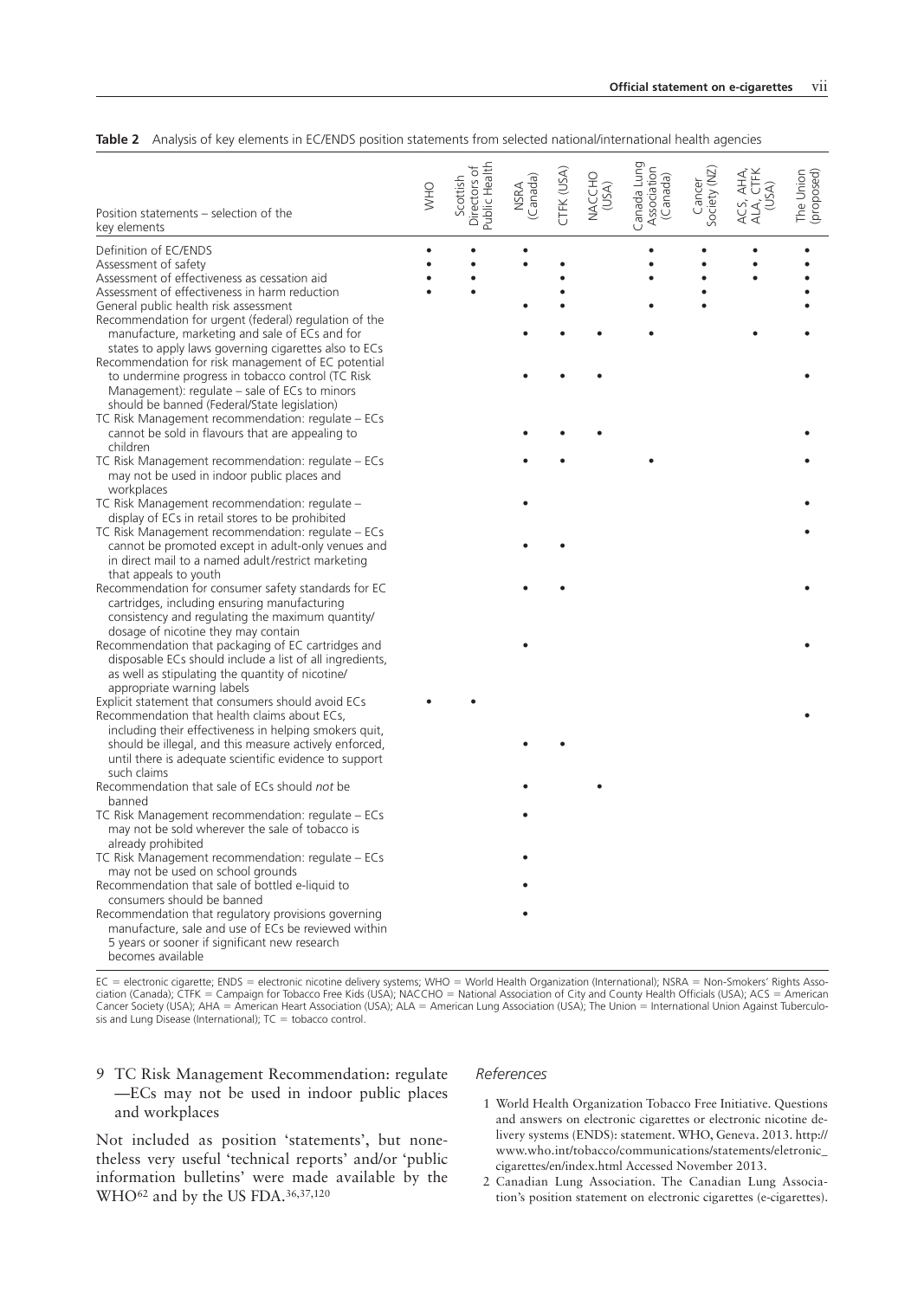Ottawa, ON, Canada: Canadian Lung Association, 2012. http://www.lung.ca/cts-sct/pdf/Backgrounder\_E-cigarettes. pdf Accessed November 2013.

- 3 Adkison S E, O'Connor R J, Bansal-Travers M, et al. Electronic nicotine delivery systems: international tobacco control fourcountry survey. Am J Prev Med 2013; 44: 207–215.
- 4 Legacy Tobacco Documents Library, University of California San Francisco. New York Times. Philip Morris ready to test new electronic cigarette device (Sourced from the). San Francisco, CA, USA: UCSF, 1997. http://legacy.library.ucsf.edu/tid/ vrp10i00 Accessed November 2013.
- 5 Scottish Directors of Public Health Group. E-cigarettes and NHS tobacco policies: position statement by Scottish Directors of Public Health. Edinburgh, Scotland, UK: Scottish Directors of Public Health Group, 2013. http://tobacco.cleartheair.org. hk/wp-content/uploads/2013/06/E-cig-NHS-Tobacco-Policy-Statement-24-5-13.pdf Accessed November 2013.
- 6 Non-Smokers' Rights Association/Smoking and Health Action Foundation. Position statement on electronic cigarettes. Toronto, ON, Canada; NSRA, 2013. http://www.nsra-adnf.ca/cms/ file/files/NSRA\_SHAF\_e-cig\_position\_statement\_2013-FINAL. pdf Accessed November 2013.
- 7 Campaign for Tobacco-Free Kids. Policy statement regarding e-cigarettes: FDA and the states must regulate e-cigarettes to protect public health. Washington DC, USA: Campaign for Tobacco-Free Kids, 2013. http://tobaccofreecampus.org/sites/default/ files/resources/TFK%20E%20cigarettes%20Policy%20Statement %20FINAL%207-17-13.pdf Accessed November 2013.
- 8 Cancer Society of New Zealand. Position statement on e-cigarettes. Wellington, New Zealand: Cancer Society of New Zealand, 2011. http://www.cancernz.org.nz/assets/files/docs/ position-statements/E-cigarette\_PositionStatement\_1Aug2011. pdf Accessed November 2013.
- 9 Medicines and Healthcare Products Regulatory Agency. Nicotine containing products. London, UK: MHRA, 2013. http://www. mhra.gov.uk/Safetyinformation/Generalsafetyinformationand advice/Product-specificinformationandadvice/Product-specific informationandadvice%E2%80%93M%E2%80%93T/Nicotine ContainingProducts/index.htm Accessed November 2013.
- 10 Cobb N K, Byron M J, Abrams D B, Shields P G. Novel nicotine delivery systems and public health: the rise of the 'e-cigarette'. Am J Public Health 2010; 100: 2340–2342.
- 11 Flouris A D, Chorti M S, Poulianiti K P, et al. Acute impact of active and passive electronic cigarette smoking on serum cotinine and lung function. Inhal Toxicol 2013; 25: 91–101.
- 12 Vardavas C I, Anagnostopoulos N, Kougias M, Evangelopoulou V, Connolly G N, Behrakis P K. Short-term pulmonary effects of using an electronic cigarette: impact on respiratory flow resistance, impedance, and exhaled nitric oxide. Chest 2012; 141: 1400–1406.
- 13 Cheah N P, Chong N W, Tan J, Morsed F A, Yee S K. Electronic nicotine delivery systems: regulatory and safety challenges: Singapore perspective. Tob Control 2012; Dec 1. [Epub ahead of print]
- 14 Eissenberg T. Electronic nicotine delivery devices: ineffective nicotine delivery and craving suppression after acute administration. Tob Control 2010; 19: 87–88.
- 15 Bahl V, Lin S, Xu N, Davis B, Wang Y H, Talbot P. Comparison of electronic cigarette refill fluid cytotoxicity using embryonic and adult models. Reprod Toxicol 2012; 34: 529–537.
- 16 Trtchounian A, Talbot P. Electronic nicotine delivery systems: is there a need for regulation? Tob Control 2011; 20: 47–52.
- 17 Trtchounian A, Williams M, Talbot P. Conventional and electronic cigarettes (e-cigarettes) have different smoking characteristics. Nicotine Tob Res 2010; 12: 905–912.
- 18 Williams M, Villarreal A, Bozhilov K, Lin S, Talbot P. Metal and silicate particles including nanoparticles are present in electronic cigarette cartomizer fluid and aerosol. PLOS ONE 2013; 8: e57987.
- 19 German Cancer Research Center (DKFZ). Electronic cigarettes —an overview. Heidelberg, Germany: DKFZ, 2013. http:// www.dkfz.de/en/presse/download/RS-Vol19-E-Cigarettes-EN. pdf Accessed November 2013.
- 20 Popova L, Ling P M. Alternative tobacco product use and smoking cessation: a national study. Am I Public Health 2013; 103: 923–930.
- 21 Regan A K, Promoff G, Dube S R, Arrazola R. Electronic nicotine delivery systems: adult use and awareness of the 'e-cigarette' in the USA. Tob Control 2013; 22: 19–23.
- 22 King B A, Alam S, Promoff G, Arrazola R, Dube S R. Awareness and ever-use of electronic cigarettes among U.S. adults, 2010–2011. Nicotine Tob Res 2013; 15: 1623–1627.
- 23 Pearson J L, Richardson A, Niaura R S, Vallone D M, Abrams D B. E-cigarette awareness, use, and harm perceptions in US adults. Am J Public Health 2012; 102: 1758–1766.
- 24 McMillen R, Maduka J, Winickoff J. Use of emerging tobacco products in the United States. J Environ Public Health 2012; 2012: 989474.
- 25 US Centers for Disease Control and Prevention. Notes from the field: electronic cigarette use among middle and high school students—United States, 2011–2012. MMWR Morb Mortal Wkly Rep 2013; 62: 729–730.
- 26 Chapman S. Should electronic cigarettes be as freely available as tobacco cigarettes? No. BMJ 2013; 346: f3840.
- 27 World Health Organization Regional Office for South-East Asia. Global Adult Tobacco Survey: Indonesia report 2011. New Delhi, India: WHO, 2012. http://www.searo.who.int/entity/ tobacco/data/gats\_indonesia\_2011.pdf Accessed November 2013.
- 28 Euromonitor International. E-cigarettes: a US\$2 billion global industry—who should be worried? [online article posted November 23]. Euromonitor International, 2012. http://blog. euromonitor.com/2012/11/e-cigarettes-a-us2-billion-globalindustry-who-should-be-worried.html Accessed November 2013.
- 29 Bullen C, Williman J, Howe C, et al. Electronic cigarettes for smoking cessation: a randomised controlled trial. Lancet 2013; pii: S0140–6736(13)61842–61845.
- 30 Caponnetto P, Campagna D, Cibella F, et al. EffiCiency and Safety of an eLectronic cigAreTte (ECLAT) as tobacco cigarettes substitute: a prospective 12-month randomized control design study. PLOS ONE 2013; 8: e66317.
- 31 Polosa R, Morjaria J B, Caponnetto P, et al. Effectiveness and tolerability of electronic cigarette in real-life: a 24-month prospective observational study. Intern Emerg Med 2013; Jul 20. [Epub ahead of print]
- 32 Polosa R, Caponnetto P, Morjaria J B, Papale G, Campagna D, Russo C. Effect of an electronic nicotine delivery device (e-cigarette) on smoking reduction and cessation: a prospective 6-month pilot study. BMC Public Health 2011; 11: 786.
- 33 World Health Organization, FCTC Secretariat. Electronic nicotine delivery systems, including electronic cigarettes. FCTC/ COP/5/13. Geneva, Switzerland: WHO, 2012. http://apps.who. int/gb/fctc/PDF/cop5/FCTC\_COP5\_13-en.pdf Accessed November 2013.
- 34 Torjesen I. E-cigarettes are to be regulated as medicines from 2016. BMJ 2013; 346: f3859.
- 35 Osman N. Imported e-cigarettes banned and dangerous, Indonesia Drug Agency claims [News article]. Jakarta, Indonesia: Jakarta Globe, 2010. http://www.thejakartaglobe.com/archive/ imported-e-cigarettes-banned-and-dangerous-indonesia-drugagency-claims/ Accessed November 2013.
- 36 United States Food and Drug Administration. Electronic cigarettes (e-cigarettes). Public Health Focus 2013. Silver Spring, MD, USA: FDA, 2013. http://www.fda.gov/newsevents/public healthfocus/ucm172906.htm Accessed November 2013.
- 37 Deyton L R, Woodcock J. Regulation of e-cigarettes and other tobacco products. United States Food and Drug Administration.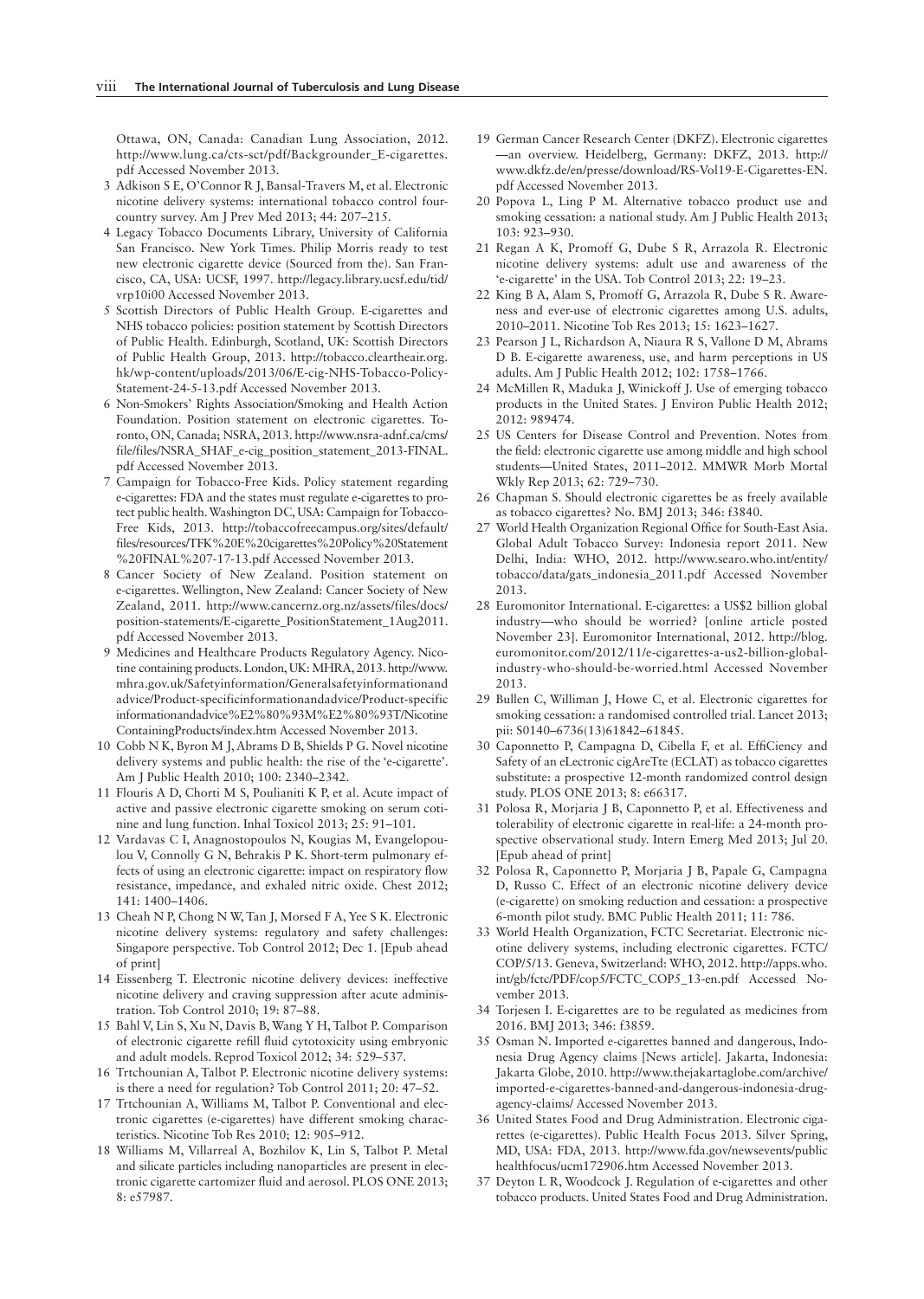Silver Spring, MD, USA: FDA, 2011. http://www.fda.gov/ NewsEvents/PublicHealthFocus/ucm252360.htm Accessed November 2013.

- 38 Republic of the Philippines Food and Drug Administration. Secondary exposure to e-cigarette exposure might be harmful: FDA Advisory 2013–2015. Muntinlupa, The Philippines: FDA, 2013. http://www.fda.gov.ph/attachments/article/80233/ FA2013-015.pdf Accessed November 2013.
- 39 Stead L F, Perera R, Bullen C, et al. Nicotine replacement therapy for smoking cessation. Cochrane Database Syst Rev 2012; 11: CD000146.
- 40 Boffetta P, Straif K. Use of smokeless tobacco and risk of myocardial infarction and stroke: systematic review with metaanalysis. BMJ 2009; 339: b3060.
- 41 Walker N K, Howe C, Bullen C, et al. Study protocol for a randomised trial of nicotine-free cigarettes as an adjunct to usual NRT-based cessation practice, in people who wish to stop smoking. BMC Public Health 2011; 11: 37.
- 42 Bullen C, McRobbie H, Thornley S, Glover M, Lin R, Laugesen M. Effect of an electronic nicotine delivery device (e-cigarette) on desire to smoke and withdrawal, user preferences and nicotine delivery: randomised cross-over trial. Tob Control 2010; 19: 98–103.
- 43 Sutfin E L, McCoy T P, Morrell H E, Hoeppner B B, Wolfson M. Electronic cigarette use by college students. Drug Alcohol Depend 2013; 131: 214–221.
- 44 Pokhrel P, Fagan P, Little M A, Kawamoto C T, Herzog T A. Smokers who try e-cigarettes to quit smoking: findings from a multiethnic study in Hawaii. Am J Public Health 2013; 103: e57–62.
- 45 Li J, Bullen C, Newcombe R, Walker N, Walton D. The use and acceptability of electronic cigarettes among New Zealand smokers. N Z Med J 2013; 126: 48–57.
- 46 Goniewicz M L, Lingas E O, Hajek P. Patterns of electronic cigarette use and user beliefs about their safety and benefits: an Internet survey. Drug Alcohol Rev 2013; 32: 133–140.
- 47 Dawkins L, Turner J, Roberts A, Soar K. 'Vaping' profiles and preferences: an online survey of electronic cigarette users. Addiction 2013; 108: 1115–1125.
- 48 Choi K, Forster J. Characteristics associated with awareness, perceptions, and use of electronic nicotine delivery systems among young US midwestern adults. Am J Public Health 2013; 103: 556–561.
- 49 Kralikova E, Kubatova S, Truneckova K, Kmetova A, Hajek P. The electronic cigarette: what proportion of smokers have tried it and how many use it regularly? Addiction 2012; 107: 1528–1529.
- 50 Goniewicz M L, Zielinska-Danch W. Electronic cigarette use among teenagers and young adults in Poland. Pediatrics 2012; 130: e879–885.
- 51 Siegel M B, Tanwar K L, Wood K S. Electronic cigarettes as a smoking-cessation tool: results from an online survey. Am J Prev Med 2011; 40: 472–475.
- 52 Foulds J, Veldheer S, Berg A. Electronic cigarettes (e-cigs): views of aficionados and clinical/public health perspectives. Int J Clin Pract 2011; 65: 1037–1042.
- 53 Etter J-F, Bullen C. Electronic cigarette: users profile, utilization, satisfaction and perceived efficacy. Addiction 2011; 106: 2017–2028.
- 54 Etter J F, Bullen C. Electronic cigarette: users profile, utilization, satisfaction and perceived efficacy. Addiction 2011; 106: 2017–2028.
- 55 Cho J H, Shin E, Moon S S. Electronic-cigarette smoking experience among adolescents. J Adolesc Health 2011; 49: 542–546.
- 56 Etter J F. Electronic cigarettes: a survey of users. BMC Public Health 2010; 10: 231.
- 57 Szmagaj A, Jozwiak P. [Opinions about smoking bans and e-cigarettes among inhabitants of Poznan—the results of a pilot study]. Przegl Lek 2009; 66: 805–808. [Polish]
- 58 United States National Association of County & City Health

Officials. Statement of policy: regulation of electronic cigarettes ('e-cigarettes'). Washington DC, USA: NACCHO, 2012. http:// www.naccho.org/advocacy/positions/upload/12-04-e-Cigarettes.pdf Accessed November 2013.

- 59 Kaleta D. [Recommendations of the World Health Organization Tobacco Control Research Team regarding electronic nicotine delivery devices]. Przegl Lek 2010; 67: 1088–1090. [Polish]
- 60 American Cancer Society Cancer Action Network, American Heart Association, American Lung Association and Campaign for Tobacco-Free Kids. Policy guidance document regarding ecigarettes. Washington DC, USA: American Cancer Society Cancer Action Network, American Heart Association, American Lung Association and Campaign for Tobacco-Free Kids, 2010. http://www.ttac.org/tcn/tfp/2010/may-2010/pdfs/Policy\_ Guidance\_E-Cigarettes.pdf Accessed November 2013.
- 61 Action on Smoking and Health (ASH). UK electronic cigarettes -briefing. London, UK: ASH, 2013. http://ash.org.uk/files/ documents/ASH\_715.pdf Accessed November 2013.
- 62 World Health Organization, Tobacco Free Initiative WHO Study Group on Tobacco Product Regulation. Report on the scientific basis of tobacco product regulation: third report of a WHO study group. Geneva, Switzerland: WHO, 2009. http:// whqlibdoc.who.int/publications/2009/9789241209557\_eng. pdf Accessed November 2013.
- 63 Cohen A, George O. Animal models of nicotine exposure: relevance to second-hand smoking, electronic cigarette use, and compulsive smoking. Front Psychiatry 2013; 4: 41.
- 64 Kosmider L, Knysak J, Goniewicz M L, Sobczak A. [Electronic cigarette—a safe substitute for tobacco cigarette or a new threat?] Przegl Lek 2012; 69: 1084–1089. [Polish]
- 65 Cahn Z, Siegel M. Electronic cigarettes as a harm reduction strategy for tobacco control: a step forward or a repeat of past mistakes? J Public Health Policy 2011; 32: 16–31.
- 66 Hua M, Yip H, Talbot P. Mining data on usage of electronic nicotine delivery systems (ENDS) from YouTube videos. Tob Control 2013; 22: 103–106.
- 67 Hua M, Alfi M, Talbot P. Health-related effects reported by electronic cigarette users in online forums. J Med Internet Res 2013; 15: e59.
- 68 Ayers J W, Ribisl K M, Brownstein J S. Tracking the rise in popularity of electronic nicotine delivery systems (electronic cigarettes) using search query surveillance. Am J Prev Med 2011; 40: 448–453.
- 69 Rankin K V. E-cigarettes: what's known, what's unknown. Tex Dent J 2013; 130: 446–452.
- 70 Etter J F. Commentary on Dawkins et al. (2013): the current legislation on nicotine causes millions of deaths—it has to change. Addiction 2013; 108: 1126.
- 71 Etter J F. Should electronic cigarettes be as freely available as tobacco? Yes. BMJ 2013; 346: f3845.
- 72 Caponnetto P, Russo C, Bruno C M, Alamo A, Amaradio M D, Polosa R. Electronic cigarette: a possible substitute for cigarette dependence. Monaldi Arch Chest Dis 2013; 79: 12–19.
- 73 Benowitz N L, Goniewicz M L. The regulatory challenge of electronic cigarettes. JAMA 2013; 310: 685–686.
- 74 Wagener T L, Siegel M, Borrelli B. Let's keep our 'eye on the ball': reducing tobacco-related harm. Addiction 2012; 107: 1554–1555.
- 75 Wagener T L, Siegel M, Borrelli B. Electronic cigarettes: achieving a balanced perspective. Addiction 2012; 107: 1545–1548.
- 76 Riker C A, Lee K, Darville A, Hahn E J. E-cigarettes: promise or peril? Nurs Clin North Am 2012; 47: 159–171.
- 77 Odum L E, O'Dell K A, Schepers J S. Electronic cigarettes: do they have a role in smoking cessation? J Pharm Pract 2012; 25: 611–614.
- 78 Kralikova E, Jezek M. [Electronic cigarette]. Cas Lek Cesk 2012; 151: 208–210. [Czech]
- 79 Hajek P. Commentary on Wagener et al. (2012): E-cigarettes: a vulnerable promise. Addiction 2012; 107: 1549.
- 80 Etter J F. Commentary on Wagener et al. (2012): electronic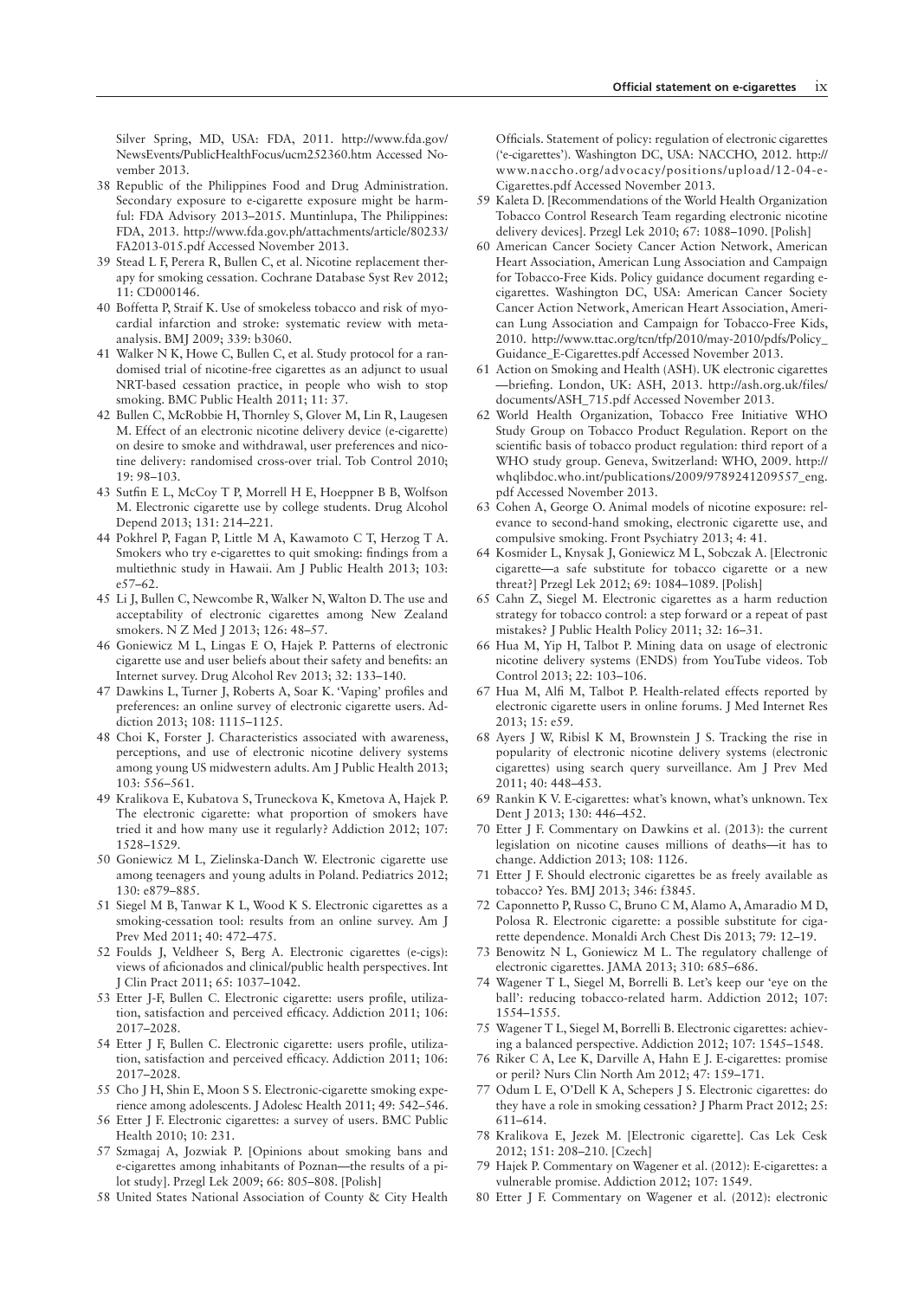cigarettes—the Holy Grail of nicotine replacement? Addiction 2012; 107: 1550–1552.

- 81 Cobb N K, Abrams D B. Commentary on Wagener et al. (2012): laissez-faire regulation: turning back the clock on the Food and Drug Administration and public health. Addiction 2012; 107: 1552–1554.
- 82 Caponnetto P, Campagna D, Papale G, Russo C, Polosa R. The emerging phenomenon of electronic cigarettes. Expert Rev Respir Med 2012; 6: 63–74.
- 83 Bell K, Keane H. Nicotine control: e-cigarettes, smoking and addiction. Int J Drug Policy 2012; 23: 242–247.
- 84 Bauld L. Commentary on Wagener et al. (2012): E-cigarettes: room for cautious optimism. Addiction 2012; 107: 1549– 1550.
- 85 Noel J K, Rees V W, Connolly G N. Electronic cigarettes: a new 'tobacco' industry? Tob Control 2011; 20: 81.
- 86 Lee S, Kimm H, Yun J E, Jee S H. Public health challenges of electronic cigarettes in South Korea. J Prev Med Public Health 2011; 44: 235–241.
- 87 Kuschner W G, Reddy S, Mehrotra N, Paintal H S. Electronic cigarettes and thirdhand tobacco smoke: two emerging health care challenges for the primary care provider. Int J Gen Med 2011; 4: 115–120.
- 88 Foulds J, Veldheer S. Commentary on Etter & Bullen (2011): could E-cigs become the ultimate nicotine maintenance device? Addiction 2011; 106: 2029–2030.
- 89 Etter J F, Bullen C, Flouris A D, Laugesen M, Eissenberg T. Electronic nicotine delivery systems: a research agenda. Tob Control 2011; 20: 243–248.
- 90 Cobb N K, Abrams D B. E-cigarette or drug-delivery device? Regulating novel nicotine products. N Engl J Med 2011; 365: 193–195.
- 91 Yamin C K, Bitton A, Bates D W. E-cigarettes: a rapidly growing Internet phenomenon. Ann Intern Med 2010; 153: 607– 609.
- 92 Laugesen M. Nicotine electronic cigarette sales are permitted under the Smokefree Environments Act. N Z Med J 2010; 123: 103–105.
- 93 Henningfield J E, Zaatari G S. Electronic nicotine delivery systems: emerging science foundation for policy. Tob Control 2010; 19: 89–90.
- 94 Flouris A D, Oikonomou D N. Electronic cigarettes: miracle or menace? BMJ 2010; 340: c311.
- 95 Wollscheid K A, Kremzner M E. Electronic cigarettes: safety concerns and regulatory issues. Am J Health Syst Pharm 2009; 66: 1740–1742.
- 96 Pauly J, Li Q, Barry M B. Tobacco-free electronic cigarettes and cigars deliver nicotine and generate concern. Tob Control 2007; 16: 357.
- 97 Zhang Y, Sumner W, Chen D R. In vitro particle size distributions in electronic and conventional cigarette aerosols suggest comparable deposition patterns. Nicotine Tob Res 2013; 15: 501–508.
- 98 Vansickel A R, Eissenberg T. Electronic cigarettes: effective nicotine delivery after acute administration. Nicotine Tob Res 2013; 15: 267–270.
- 99 Romagna G, Allifranchini E, Bocchietto E, Todeschi S, Esposito M, Farsalinos K E. Cytotoxicity evaluation of electronic cigarette vapor extract on cultured mammalian fibroblasts (ClearStream-LIFE): comparison with tobacco cigarette smoke extract. Inhal Toxicol 2013; 25: 354–361.
- 100 Goniewicz M L, Kuma T, Gawron M, Knysak J, Kosmider L. Nicotine levels in electronic cigarettes. Nicotine Tob Res 2013; 15: 158–166.
- 101 Goniewicz M L, Knysak J, Gawron M, et al. Levels of selected carcinogens and toxicants in vapour from electronic cigarettes. Tob Control 2013; Mar 6. [Epub ahead of print]
- 102 Farsalinos K E, Romagna G, Tsiapras D, Kyrzopoulos S, Voudris V. Evaluation of electronic cigarette use (vaping) topography and estimation of liquid consumption: implications for

research protocol standards definition and for public health authorities' regulation. Int J Environ Res Public Health 2013; 10: 2500–2514.

- 103 Etter J F, Zather E, Svensson S. Analysis of refill liquids for electronic cigarettes. Addiction 2013; 108: 1671–1679.
- 104 Dawkins L, Turner J, Crowe E. Nicotine derived from the electronic cigarette improves time-based prospective memory in abstinent smokers. Psychopharmacology (Berl) 2013; 227: 377–384.
- 105 Vansickel A R, Weaver M F, Eissenberg T. Clinical laboratory assessment of the abuse liability of an electronic cigarette. Addiction 2012; 107: 1493–1500.
- 106 McAuley T R, Hopke P K, Zhao J, Babaian S. Comparison of the effects of e-cigarette vapor and cigarette smoke on indoor air quality. Inhal Toxicol 2012; 24: 850–857.
- 107 Ingebrethsen B J, Cole S K, Alderman S L. Electronic cigarette aerosol particle size distribution measurements. Inhal Toxicol 2012; 24: 976–984.
- 108 Flouris A D, Poulianiti K P, Chorti M S, et al. Acute effects of electronic and tobacco cigarette smoking on complete blood count. Food Chem Toxicol 2012; 50: 3600–3603.
- 109 Dawkins L, Turner J, Hasna S, Soar K. The electroniccigarette: effects on desire to smoke, withdrawal symptoms and cognition. Addict Behav 2012; 37: 970–973.
- 110 Czogala J, Cholewinski M, Kutek A, Zielinska-Danch W. [Evaluation of changes in hemodynamic parameters after the use of electronic nicotine delivery systems among regular cigarette smokers]. Przegl Lek 2012; 69: 841–845. [Polish]
- 111 Etter J F, Bullen C. Saliva cotinine levels in users of electronic cigarettes. Eur Respir J 2011; 38: 1219–1220.
- 112 Vansickel A R, Cobb C O, Weaver M F, Eissenberg T E. A clinical laboratory model for evaluating the acute effects of electronic 'cigarettes': nicotine delivery profile and cardiovascular and subjective effects. Cancer Epidemiol Biomarkers Prev 2010; 19: 1945–1953.
- 113 Farsalinos K E, Romagna G. Chronic idiopathic neutrophilia in a smoker, relieved after smoking cessation with the use of electronic cigarette: a case report. Clin Med Insights Case Rep 2013; 6: 15–21.
- 114 Caponnetto P, Auditore R, Russo C, Cappello G C, Polosa R. Impact of an electronic cigarette on smoking reduction and cessation in schizophrenic smokers: a prospective 12-month pilot study. Int J Environ Res Public Health 2013; 10: 446–461.
- 115 McCauley L, Markin C, Hosmer D. An unexpected consequence of electronic cigarette use. Chest 2012; 141: 1110– 1113.
- 116 Caponnetto P, Polosa R, Russo C, Leotta C, Campagna D. Successful smoking cessation with electronic cigarettes in smokers with a documented history of recurring relapses: a case series. J Med Case Rep 2011; 5: 585.
- 117 Barbeau A M, Burda J, Siegel M. Perceived efficacy of e-cigarettes versus nicotine replacement therapy among successful e-cigarette users: a qualitative approach. Addict Sci Clin Pract 2013; 8: 5.
- 118 Choi K, Fabian L, Mottey N, Corbett A, Forster J. Young adults' favorable perceptions of snus, dissolvable tobacco products, and electronic cigarettes: findings from a focus group study. Am J Public Health 2012; 102: 2088–2093.
- 119 McQueen A, Tower S, Sumner W. Interviews with 'vapers': implications for future research with electronic cigarettes. Nicotine Tob Res 2011; 13: 860–867.
- 120 United States Food and Drug Administration. Summary of results: laboratory analysis of electronic cigarettes conducted by FDA. Silver Spring, MD, USA: FDA, 2009. http://www.fda.gov/ NewsEvents/PublicHealthFocus/ucm173146.htm Accessed November 2013.
- 121 Bullen C, Williman J, Howe C, et al. Study protocol for a randomised controlled trial of electronic cigarettes versus nicotine patch for smoking cessation. BMC Public Health 2013; 13: 210.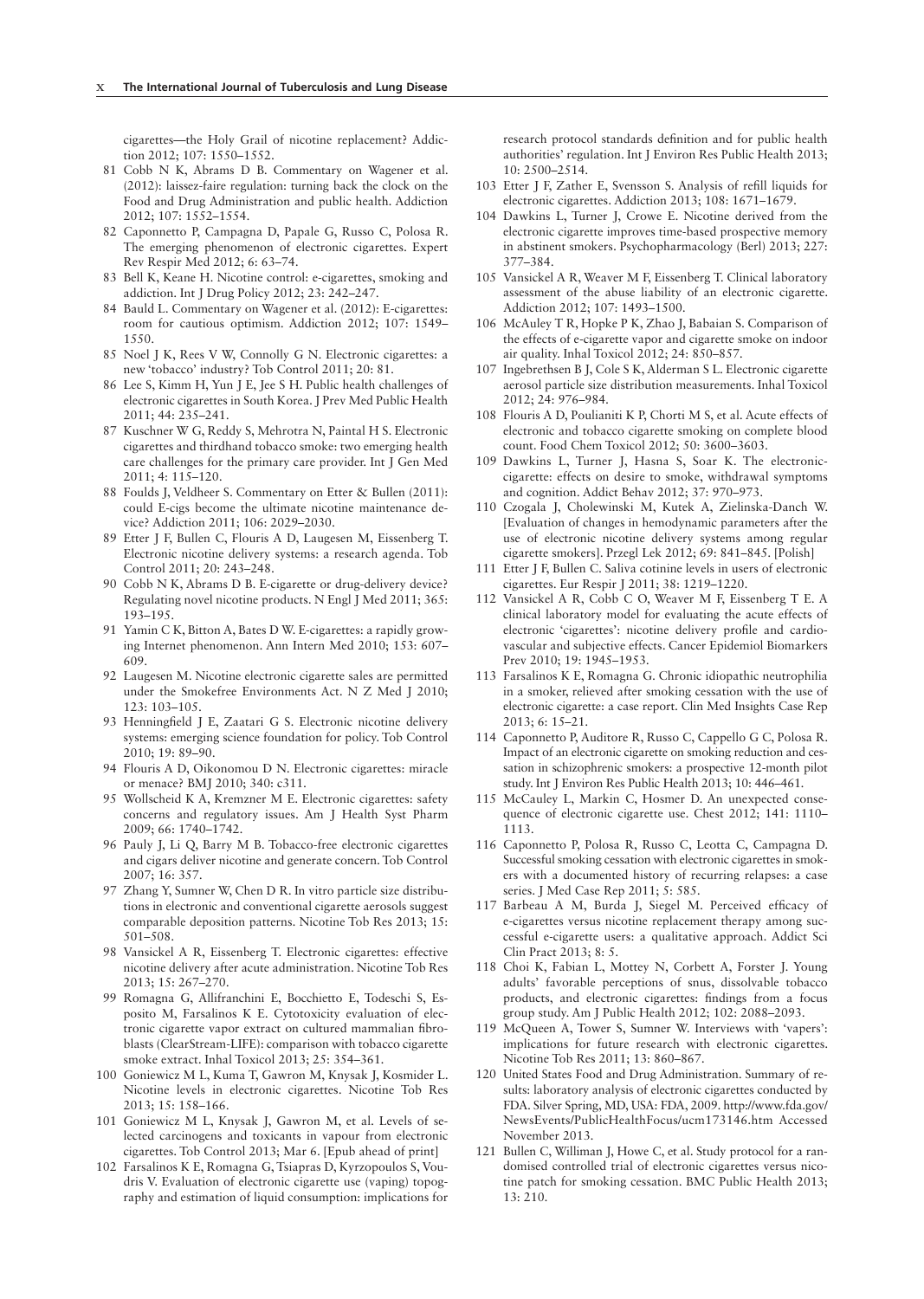## **APPENDIX A ECS/ENDS AND THE WHO FCTC IN DETAIL**

This is an excerpt from the FCTC Secretariat Report *Electronic Nicotine Delivery Systems, Including Electronic Cigarettes.*<sup>33</sup> The full Report by the Convention Secretariat is available at: http://apps.who.int/ gb/fctc/PDF/cop5/FCTC\_COP5\_13-en.pdf.

### *ENDS and the WHO FCTC*

1 It should be noted that ENDS are products resembling cigarettes and could therefore undermine the denormalisation of tobacco use upheld by the WHO FCTC. One of the guiding principles of the guidelines for implementation of Article 12 (Education, communication, training and public awareness) is Norm change. It stipulates that it is 'essential to change social, environmental and cultural norms and perceptions regarding the acceptability of the consumption of tobacco products, exposure to tobacco smoke . . .'\*

Parties are therefore invited to consider that a ban of ENDS as already undertaken by some Parties would contribute to changing the social norms regarding the consumption of tobacco products.

- 2 Another aspect to consider is that if ENDS are regarded as imitation tobacco products and banned, all ENDS would be covered, regardless of whether or not they contain nicotine, tobacco extracts, or make health claims. Parties may wish to consider that strong measures to prevent further spread of ENDS could be considered under a number of provisions of the WHO FCTC, including Article 5.2(b) which requires Parties to 'adopt and implement effective . . . measures . . . for preventing and reducing . . . nicotine addiction . . .' Most ENDS contain nicotine, and would therefore contribute to maintaining an addiction to nicotine.
- 3 Furthermore, under Article 13.2, Parties have an obligation to undertake a comprehensive ban of all tobacco advertising, promotion and sponsorship. 'Tobacco advertising and promotion' is defined in Article  $1(c)$  as 'any form of commercial communication, recommendation or action with the aim, effect or likely effect of promoting a tobacco product or tobacco use either directly or indirectly'. Therefore, Parties may also wish to consider whether the sale, advertising, and even the use of electronic cigarettes can be considered as promoting tobacco use, either directly or indirectly. Regardless of whether or not ENDS contain nicotine or tobacco extracts, they are used to

mimic smoking, which could be considered as a (direct or indirect) promotion of tobacco use. Article 16.1(c) could also be relevant since it requires Parties to prohibit 'the manufacture and sale of . . . any other objects in the form of tobacco products which appeal to minors'.

- 4 Additionally, the use of ENDS could hamper the implementation of Article 8 (Protection from exposure to tobacco smoke) as ENDS users in public places may claim that their electronic cigarette does not contain tobacco and/or does not produce second-hand tobacco smoke. Parties may also wish to note that Article 14 (Demand reduction measures concerning tobacco dependence and cessation) and its guidelines for implementation refer to evidence-based treatment for tobacco dependence and tobacco cessation, and to making available medications that have been clearly shown by scientific evidence to increase the chances of tobacco cessation.
- 5 If ENDS are not banned, a two-pronged strategy —regulating ENDS as both a tobacco and a medical product—could close potential loopholes in their regulation. However, Parties may again wish to consider the desirability of allowing the sale of new products that may have the capacity to maintain a nicotine addiction.
- 6 If a Party decided to categorise and regulate ENDS as tobacco products, all provisions of the WHO FCTC would also apply to ENDS. However, Parties may wish to consider that as ENDS are new products resembling tobacco products that would maintain a nicotine addiction, regulating them rather than banning them could grant these new products a level of legitimacy in terms of market access, even though they may be subject to the provisions of the WHO FCTC or to regulation as medical products. Parties may wish to consider that admitting such new products would not support the objective of the WHO FCTC as stated in Article 3, which is to '... reduce continually and substantially the prevalence of tobacco use . . .'
- 7 Regulating ENDS as medical products would most likely be the case for ENDS that are marketed with health or therapeutic claims. In this case, ENDS would be subject to the Party's relevant regulations, most notably the requirement to provide data substantiating those claims in order to obtain market authorisation.
- 8 In summary, ENDS are a new type of product entering the market with or without regulation by Parties. Specific complexities as derived from the review above could be summarised as follows:
	- a there are many different product categories (with or without tobacco, with or without nicotine, with cartridge or single use, battery driven or chargeable);
	- b the market for ENDS has increased significantly;

<sup>\*</sup>The Guidelines for implementation of Article 12 of the WHO Framework Convention on Tobacco Control are available at: http://www.who.int/fctc/protocol/guidelines/adopted/article\_12/ en/index.html.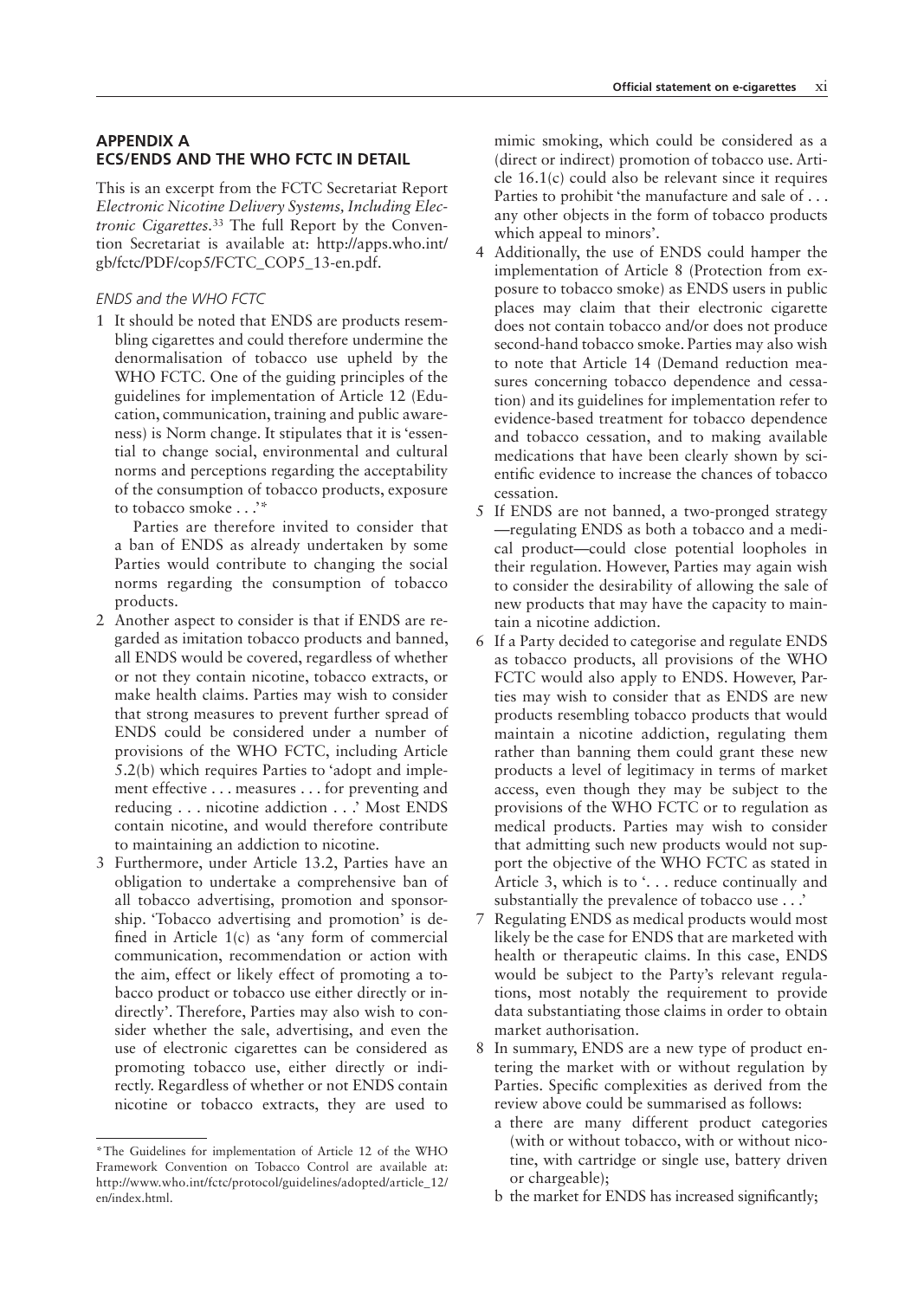- c Parties regulate ENDS differently, resulting in legal complexity, possible uncertainty and a regulatory gap in most countries;
- d health and safety concerns have not been resolved;
- e products may be subject to heavy marketing, in-

## **APPENDIX B TABULATION OF SELECTED STUDIES**

Details of study, reference,<br>country Study type and purpose The Key findings/key summary points Caponnetto,<sup>30</sup> Randomised, controlled trial Italy Designed to evaluate smoking reduction/ abstinence in 300 smokers not intending to quit experimenting two different nicotine strengths of a popular e-cigarette model ('Categoria'; Arbi Group Srl, Italy) compared to its non-nicotine choice. Group A (*n* = 100) received 7.2 mg nicotine cartridges for 12 weeks; Group B (*n* = 100), a 6-week 7.2 mg nicotine cartridges followed by a further 6-week 5.4 mg nicotine cartridges; Group C (*n* = 100) received no-nicotine cartridges for 12 weeks. The study consisted of nine visits during which cigarette/day use and exhaled carbon monoxide levels were measured. Smoking reduction and abstinence rates were calculated. Adverse events and product preferences were also reviewed Declines in cigarette/day use and eCO levels were observed at each study visits in all three study groups (*P* < 0.001 vs. baseline), with no consistent differences among study groups. Smoking reduction was documented in 22.3% and 10.3% at week 12 and week 52, respectively. Complete abstinence from tobacco smoking was documented in 10.7% and 8.7% at week 12 and week 52, respectively. A substantial decrease in adverse events from baseline was observed and withdrawal symptoms were infrequently reported during the study. Participants' perception and acceptance of the product under investigation was satisfactory. In smokers not intending to quit, the use of ECs, with or without nicotine, decreased cigarette consumption and elicited enduring tobacco abstinence without causing significant side effects Bullen,29 **New** Zealand Randomised, controlled trial This study investigated whether ECs are more effective than nicotine patches at helping smokers to quit; 657 adults ( $\geq 18$  years) smokers wanting to quit were randomised in a 4:4:1 ratio to 16 mg nicotine ECs, nicotine patches (21 mg patch, one daily) or placebo ECs (no nicotine) 6-month verified abstinence was 7.3% (21/289) with nicotine ECs, 5.8% (17/295) with patches and 4.1% (3/73) with placebo ECs (risk difference for nicotine EC vs. patches 1.51, 95%CI −2.49– 5.51); for nicotine ECs vs. placebo ECs 3.16 (95%CI −2.29–8.61). Insufficient statistical power to conclude superiority of nicotine ECs to nicotine patches Adkison,3 USA, Canada, UK, Australia Prospective cohort (longitudinal study) Wave 8 of the International Tobacco Control Four-Country Survey, collected July 2010 to June 2011 and analysed through June 2012 Data on ENDS usage patterns are limited. The current paper examines patterns of ENDS awareness, use and product-associated beliefs among current and former smokers in four countries Awareness of ENDS is high, especially in countries where they are legal (i.e., the U.S. and UK). Because trial was associated with nondaily smoking and a desire to quit smoking, ENDS may have the potential to serve as a cessation aid; however, there was no difference in quit rate for users/non-users in this study sample. Overall, 46.6% were aware of ENDS (U.S.: 73%; UK: 54%; Canada: 40%; Australia: 20%); 7.6% had tried ENDS (16% of those aware of ENDS); and 2.9% were current users (39% of triers). Awareness of ENDS was higher among younger, non-minority smokers with higher incomes who were heavier smokers. Prevalence of trying ENDS was higher among younger, nondaily smokers with a high income and among those who perceived ENDS as less harmful than traditional cigarettes. Current use was higher among both nondaily and heavy  $\approx$  20 cigarettes per day) smokers. In all, 79.8% reported using ENDS because they were considered less harmful than traditional cigarettes; 75.4% stated that they used ENDS to help them reduce their smoking; and 85.1% reported using ENDS to help them quit smoking Polosa,<sup>32</sup> Italy Cohort study (24 weeks,  $n = 40$ ) This small, 24 week cohort study was designed to monitor possible modifications in smoking habits of 40 regular smokers (unwilling to quit) experimenting the 'Categoria' e-cigarette with a focus on smoking reduction and smoking abstinence Sustained 50% reduction in the number of cigarette/day at week-24 was reported in 13/40 (32.5%) participants; their median of 25 cigarettes/day decreasing to 6 cigarettes/day (*P* < 0.001). Sustained 80% reduction was reported for 5/40 (12.5%) participants; their median of 30 cigarettes/day decreasing to 3 cigarettes/day (*P* = 0.043). Sustained smoking abstinence at week 24 was observed in 9/40 (22.5%) participants, with 6/9 still using the e-cigarette by the end of the study. Combined sustained 50% reduction and smoking abstinence was reported for 22/40 (55%) participants, with an overall 88% fall in cigs/day. Study authors concluded that use of e-cigarette substantially decreased cigarette consumption without causing significant side effects in smokers not intending to quit

cluding promotion to young people and use of flavourings;

f the role of ENDS is not clearly established: they are perceived in some quarters as smoking cessation aids, and in others as a starter or dual-use (to maintain nicotine addiction) product.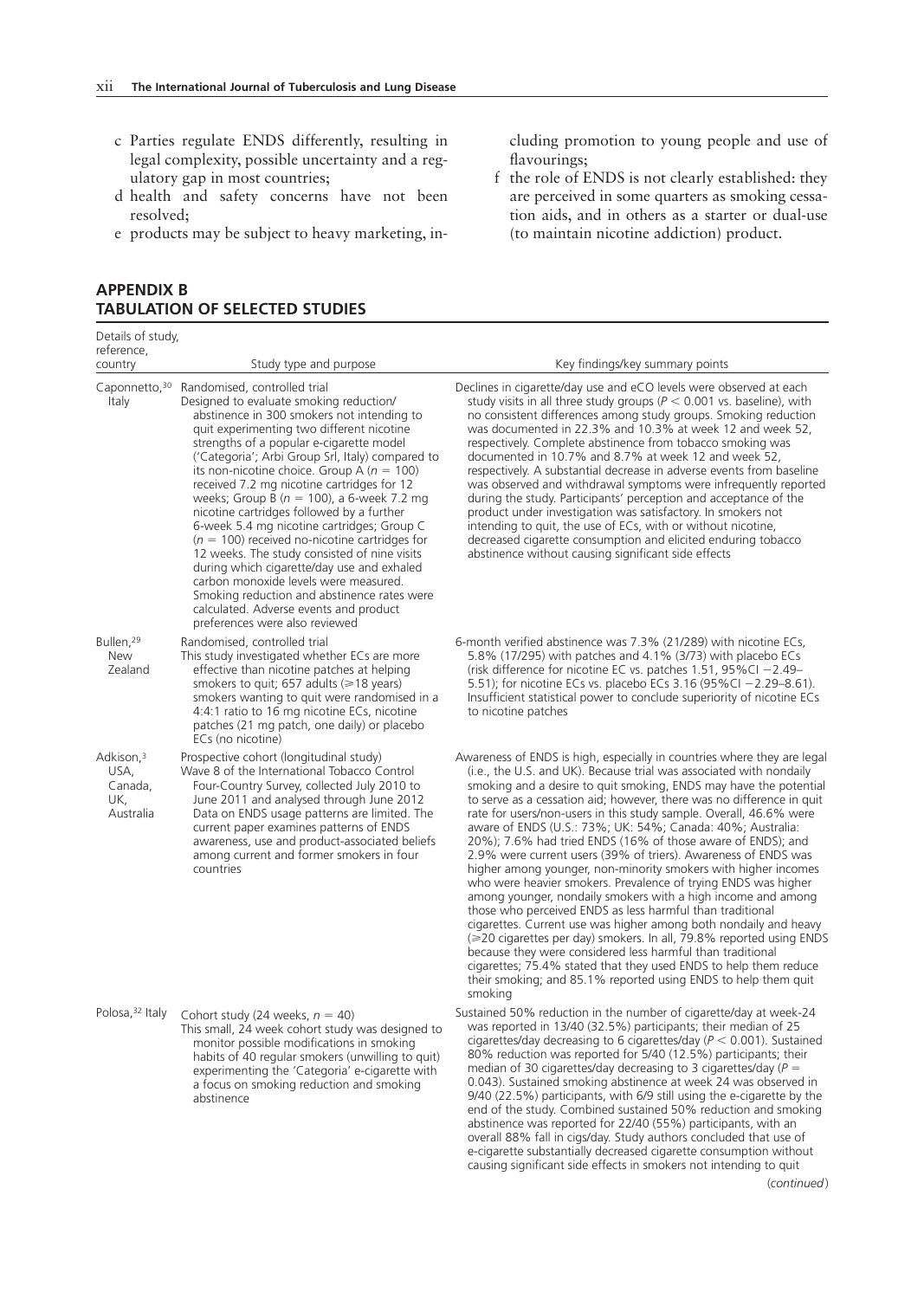| Details of study,<br>reference,   |                                                                                                                                                                                                                                                                                                                                                                                                                                                                                                |                                                                                                                                                                                                                                                                                                                                                                                                                                                                                                                                                                                                                                                                                                                                                                                                                                                                                                                                                                                                                                                                                                                                                                                                                                                                                 |
|-----------------------------------|------------------------------------------------------------------------------------------------------------------------------------------------------------------------------------------------------------------------------------------------------------------------------------------------------------------------------------------------------------------------------------------------------------------------------------------------------------------------------------------------|---------------------------------------------------------------------------------------------------------------------------------------------------------------------------------------------------------------------------------------------------------------------------------------------------------------------------------------------------------------------------------------------------------------------------------------------------------------------------------------------------------------------------------------------------------------------------------------------------------------------------------------------------------------------------------------------------------------------------------------------------------------------------------------------------------------------------------------------------------------------------------------------------------------------------------------------------------------------------------------------------------------------------------------------------------------------------------------------------------------------------------------------------------------------------------------------------------------------------------------------------------------------------------|
| country                           | Study type and purpose                                                                                                                                                                                                                                                                                                                                                                                                                                                                         | Key findings/key summary points                                                                                                                                                                                                                                                                                                                                                                                                                                                                                                                                                                                                                                                                                                                                                                                                                                                                                                                                                                                                                                                                                                                                                                                                                                                 |
| Williams, 18<br><b>USA</b>        | Laboratory study<br>Study tested the hypothesis that EC aerosol<br>contains metals derived from various<br>components in EC. Cartomizer contents and<br>aerosols were analysed using light and electron<br>microscopy, cytotoxicity testing, X-ray<br>microanalysis, particle counting, and inductively<br>coupled plasma optical emission spectrometry                                                                                                                                        | The aerosol contained particles $>1$ micron comprised of tin, silver,<br>iron, nickel, aluminium, and silicate and nanoparticles (<100 nm) of<br>tin, chromium and nickel. The concentrations of nine of eleven<br>elements in EC aerosol were higher than or equal to the<br>corresponding concentrations in conventional cigarette smoke.<br>Many of the elements identified in EC aerosol are known to cause<br>respiratory distress and disease. Study authors concluded that the<br>presence of metal and silicate particles in cartomiser aerosol<br>demonstrates the need for improved quality control in EC design<br>and manufacture and for studies on how EC aerosol impacts the<br>health of users and bystanders                                                                                                                                                                                                                                                                                                                                                                                                                                                                                                                                                   |
| Flouris, 11<br>Greece             | Laboratory study [human subjects]<br>Stated objective was to conduct the first<br>comprehensive and standardised assessment of<br>the acute impact of active and passive<br>e-cigarette smoking on serum cotinine and lung<br>function, as compared to active and passive<br>tobacco cigarette smoking.                                                                                                                                                                                        | E-cigarettes and tobacco cigarettes generated similar ( $P > 0.001$ )<br>effects on serum cotinine levels after active (60.6 $\pm$ 34.3 versus<br>61.3 $\pm$ 36.6 ng/ml) and passive (2.4 $\pm$ 0.9 versus 2.6 $\pm$ 0.6 ng/ml)<br>smoking. Neither a brief session of active e-cigarette smoking<br>(indicative: $3\%$ reduction in FEV <sub>1</sub> /FVC) nor a 1 h passive e-cigarette<br>smoking (indicative: 2.3% reduction in $FEV1/FVC$ ) significantly<br>affected the lung function ( $P > 0.001$ ). In contrast, active (indicative:<br>7.2% reduction in FEV <sub>1</sub> /FVC; $P < 0.001$ ) but not passive (indicative:<br>3.4% reduction in FEV <sub>1</sub> /FVC; $P = 0.005$ ) tobacco cigarette smoking<br>undermined lung function. Study authors concluded, for short-term<br>usage, that the studied e-cigarettes generate smaller changes in<br>lung function but similar nicotinergic impact to tobacco cigarettes.<br>Future research should target the health effects of long-term<br>e-cigarette usage, including the effects of nicotine dosage                                                                                                                                                                                                      |
| Vardavas, 12<br>Greece            | Laboratory study [human subjects]<br>This study aimed to assess whether using an<br>e-cigarette for 5 min has an impact on the<br>pulmonary function tests and fraction of exhaled<br>nitric oxide of healthy adult smokers. study<br>sample was composed of 30 adults (14 men,<br>16 women) of a mean age of 34.8 years (range<br>19-56 years) recruited from a community<br>setting in Athens, Greece                                                                                        | Using an e-cigarette for 5 min led to an immediate decrease in fraction<br>of exhaled nitric oxide [Feno] within the experimental group by<br>2.14 ppb ( $P = 0.005$ ) but not in the control group ( $P = 0.859$ ). Total<br>respiratory impedance at 5 Hz in the experimental group was found<br>to also increase by 0.033 kPa/(L/s; $P < 0.001$ ), and flow respiratory<br>resistance at 5 Hz, 10 Hz, and 20 Hz also statistically increased.<br>Regression analyses controlling for baseline measurements indicated<br>a statistically significant decrease in Feno and an increase in<br>impedance by 0.04 kPa/(L/s; $P = 0.003$ ), respiratory resistance at<br>5 Hz by 0.04 kPa/(L/s; $P = 0.003$ ), at 10 Hz by 0.034 kPa/(L/s;<br>$P = 0.008$ ), at 20 Hz by 0.043 kPa/(L/s; $P = 0.007$ ), and overall<br>peripheral airway resistance (beta, 0.042 kPa/[L/s]; $P = 0.024$ ), after<br>using an e-cigarette. Study authors concluded that e-cigarettes<br>assessed in the context of this study had immediate adverse<br>physiologic effects after short-term use that are similar to some of<br>the effects seen with tobacco smoking. The long-term health effects<br>of e-cigarette use are unknown but potentially adverse and worthy<br>of further investigation |
| Cheah. <sup>13</sup><br>Singapore | Laboratory study<br>Identification of the nicotine, glycerol and<br>propylene glycol contents using gas<br>chromatography mass spectrometry with<br>quantification performed using flame ionisation<br>techniques. ENDS samples were evaluated for<br>design features, including nicotine and glycols<br>content; this could be useful in developing a<br>legal framework to handle ENDS [Many ENDS<br>are marketed as safer tobacco alternative<br>products or effective cessation therapies] | Varying nicotine amounts were found in ENDS cartridges which were<br>labelled with the same concentration. Chemicals such as PPG and<br>glycerol were found to be present in the nicotine-containing liquid<br>of the cartridges. ENDS varied in their contents and packaging<br>information. Limited information was available on the contents of<br>nicotine and other chemicals present in a variety of ENDS sampled.<br>Based on samples tested in this study, the authors concluded that<br>many contain misleading information on product ingredients. The<br>results show poor consistency between actual nicotine content<br>analysed on ENDS cartridges and the amount labelled. The findings<br>raise safety and efficacy concerns for current and would-be<br>recreational users or those trying to quit smoking                                                                                                                                                                                                                                                                                                                                                                                                                                                     |
| Bahl, <sup>15</sup> USA           | Laboratory study<br>On the basis that EC and refill fluids are<br>distributed with little information on their<br>pre- and postnatal health effects. This study<br>compared the cytotoxicity of EC refill fluids<br>using embryonic and adult cells and examines<br>the chemical characteristics of refill fluids using<br>HPLC. Refill solutions were tested on human<br>embryonic stem cells, mouse neural stem cells,<br>and human pulmonary fibroblasts                                    | Human embryonic stem cells (hESC) and mouse neural stem cells<br>(mNSC) were generally more sensitive to refill solutions than human<br>pulmonary fibroblasts (hPF). All products from one company were<br>cytotoxic to hESC and mNSC, but non-cytotoxic to hPF. Cytotoxicity<br>was not due to nicotine, but was correlated with the number and<br>concentration of chemicals used to flavour fluids. Study authors<br>concluded that additional studies are needed to fully assess the<br>prenatal effect of refill fluids                                                                                                                                                                                                                                                                                                                                                                                                                                                                                                                                                                                                                                                                                                                                                    |
|                                   |                                                                                                                                                                                                                                                                                                                                                                                                                                                                                                | (continued)                                                                                                                                                                                                                                                                                                                                                                                                                                                                                                                                                                                                                                                                                                                                                                                                                                                                                                                                                                                                                                                                                                                                                                                                                                                                     |

# **APPENDIX B** (*Continued* )